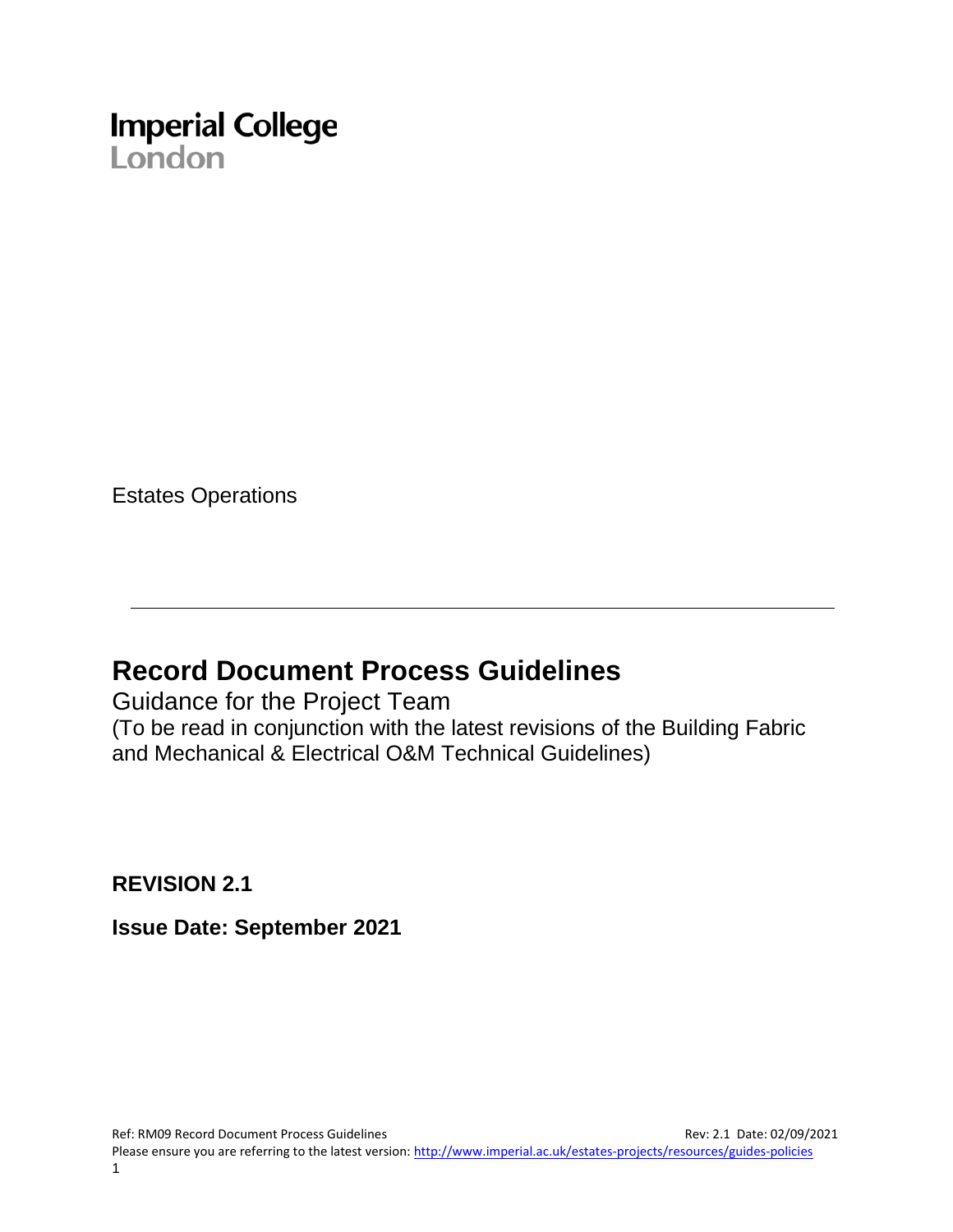## Revision History

| <b>Revision</b><br><b>Number</b> | <b>Revision Date</b> | <b>Summary of Changes</b>                                                                                                                                                                                                                                                                                                                                                                            |
|----------------------------------|----------------------|------------------------------------------------------------------------------------------------------------------------------------------------------------------------------------------------------------------------------------------------------------------------------------------------------------------------------------------------------------------------------------------------------|
| Rev 1                            | February 2016        |                                                                                                                                                                                                                                                                                                                                                                                                      |
| <b>Rev 1.1</b>                   | March 2017           | Updated 4.07 Draft Manuals Review Process<br>$\bullet$<br>Updated 3.0 Responsibilities<br>Updated 5.0 Asset Register Schedule<br>Updated 6.0 Fire Strategy information<br>Updated 7.0 Additional BFM Literature<br>Updated appendices<br>Asset Register process updated                                                                                                                              |
| <b>Rev 1.2</b>                   | Nov 2017             | Revised Asset Register process<br>$\bullet$                                                                                                                                                                                                                                                                                                                                                          |
| Rev <sub>2</sub>                 | Jan 2020             | Updated all references of CAD/CAD strategy to BIM or EIR<br>where applicable.<br>added minor works records requirement<br>updated Asset Register process<br>updated job titles and Division titles where applicable<br>general minor updates of text across the document<br>updated Appendix i: Record Document Flow chart<br>removed Appendix iv: Asset Register flow chart                         |
| <b>Rev 2.1</b>                   | September<br>2021    | Updated 3.0 Updated Project Manager, Technical Author,<br>$\bullet$<br>Principal Designer and Reviewer responsibilities<br>Updated 4.01 Document reference number<br>$\bullet$<br>Updated 4.03 Record document strategy meeting<br>Updated 4.07 draft manuals review process.<br>Updated 9.0 Delivery to relate to digital delivery<br>inclusion of Technical Author's scope of service (appendix v) |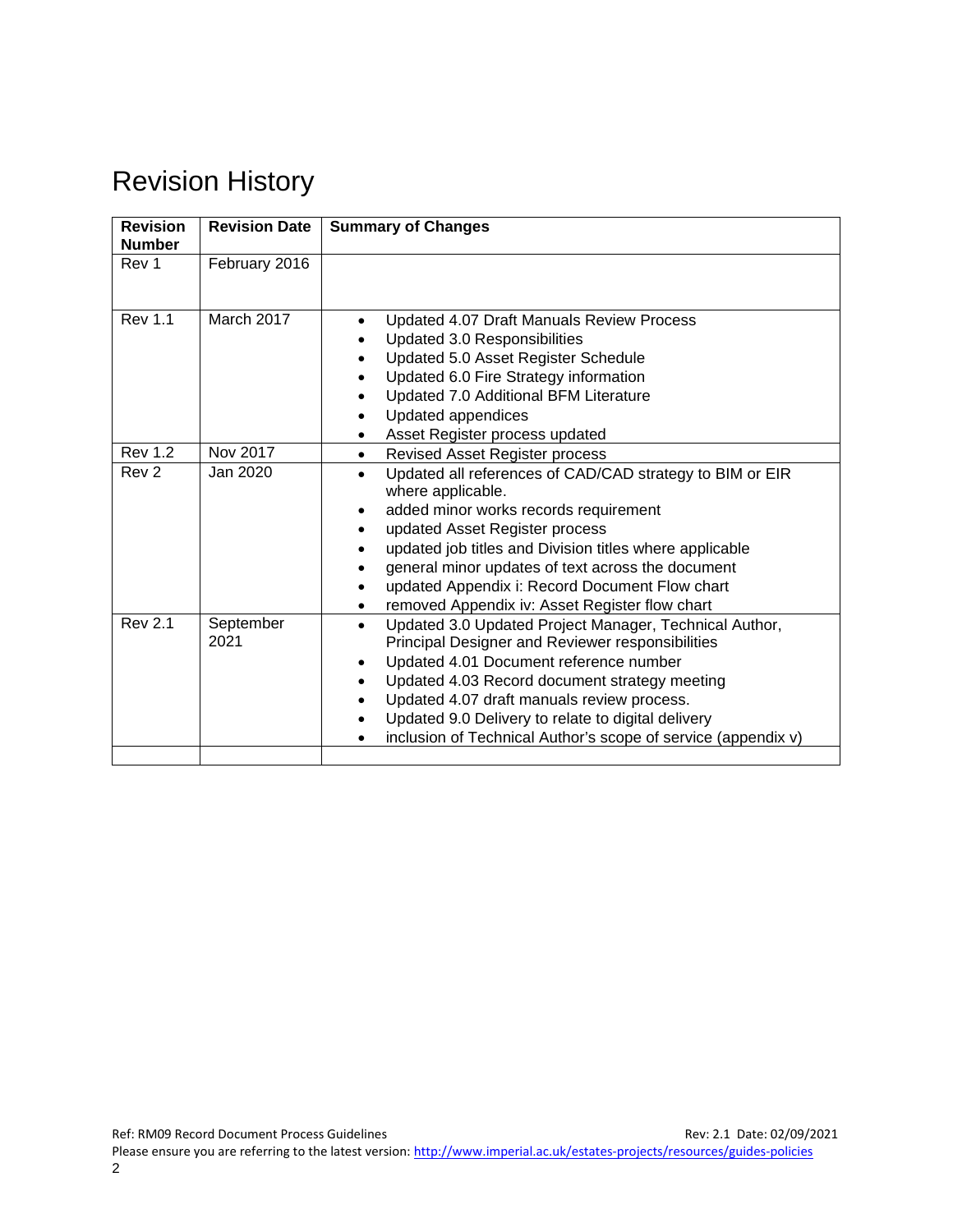#### **Contents**

- 1. [Introduction](#page-3-0)
- 2. [Record Documents as a deliverable](#page-3-1) 2.01 Minor Works
- 3. [Responsibilities](#page-4-0)
- 4. [Process:](#page-5-0)
	- 4.01 [Document Reference number](#page-5-1)
	- 4.02 [Technical Author Appointment](#page-5-2)
	- 4.03 [Record Document Strategy Meeting](#page-6-0)
	- 4.04 [Record Document Strategy Meeting Agenda](#page-6-1)
	- 4.05 [Strategy Meeting Follow-up](#page-7-0)
	- 4.06 [Content, Reporting & Tracking](#page-7-1)
	- 4.07 [Draft Manuals Review Process](#page-7-2)
	- 4.08 [Instructions for Commenting](#page-8-0)
	- 4.09 [Composition Review](#page-9-0)
- 5. [Asset Register](#page-9-1)
- 6. [Fire Safety Information](#page-9-2)
- 7. [Additional Building Fabric Manual Literature](#page-10-0)
- 8. [drawings](#page-10-1)
- 9. [delivery](#page-11-0)
- 10. [Contacts](#page-12-0)

[Appendix i:](#page-13-0) Record Document Process Flow Chart

[Appendix ii:](#page-15-0) Sample Strategy Meeting agenda

[Appendix iii:](#page-21-0) Typical example of Tracker

- [Appendix iv:](#page-24-0) Sample Issue Memo
- [Appendix v:](#page-26-0) Technical Author's Scope of Service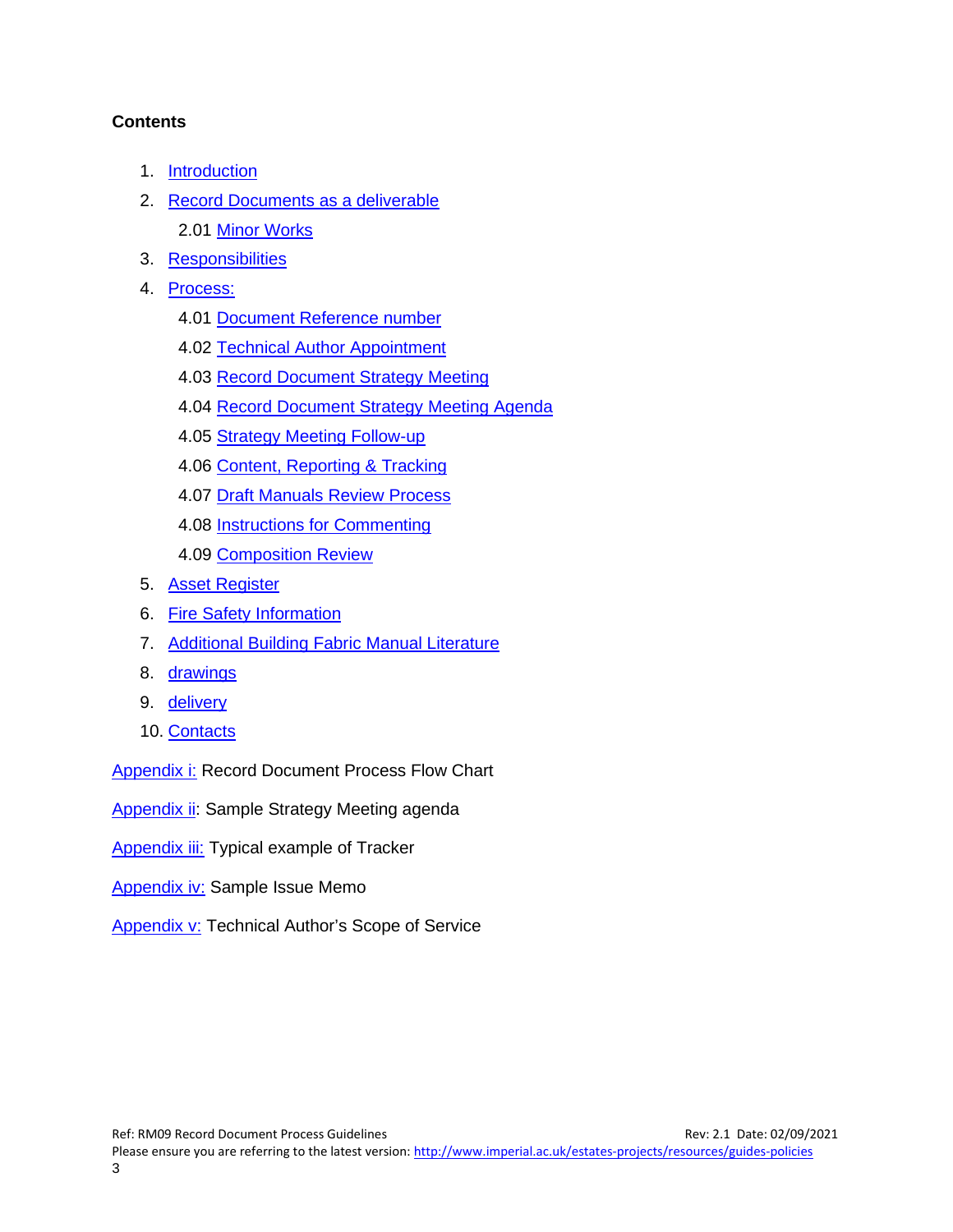#### <span id="page-3-0"></span>**1. Introduction**

A record document is evidence of a transaction carried out as part of business activities. In the context of a construction project, record documents are required as evidence of works carried out and delivered as an outcome of the completed project.

Construction project record documents include but are not limited to:

- As built / As Installed drawings and models
- Building Fabric Manual
- Health and Safety File
- Mechanical Services Manual
- Electrical Services Manual
- BEMS Manual
- Fire Safety Information
- Asset Register
- *Project Filing[1](#page-3-2)*

This document is to provide guidance to anyone working on a construction project on the Record Documents (O&Ms) procedure. For a specific breakdown of the required format and content of the O&Ms, refer to the separate documents:

- RM07 Production Guidelines for the Building Fabric Manual (incorporating Health & Safety File)
- RM08 Production Guidelines for the Operating and Maintenance Manuals

Refer to [Appendix \(i\)](#page-13-0) of this document for a flow chart of the Record Document process.

#### <span id="page-3-1"></span>**2. Record Documents as a deliverable.**

Issue of Record Documents, **produced to Imperial College standards**, is a required deliverable of a construction project. Completion should not be granted until the documents have been approved by the College and issued formally by the Principal Contractor.

*In the event of post-completion works, an agreement will need to be made between the Project Manager, Principal Contractor and Estates Records & Archives Officer on delivery of outstanding works' documentation, so as not to adversely affect completion of the O&Ms – this could be an update to the manual issued at completion or issue of an addendum document – and must be confirmed at the Handover meeting.*

#### **2.1 Minor Works**

For very minor refurbishment works with a limited budget, for example simple redecoration of a single room, flooring replacement in a small area; a record of what was installed and how it should be maintained should still be delivered. For such works, a full building fabric manual may be impractical and instead a [Minor Works Installation Record](http://www.imperial.ac.uk/media/imperial-college/administration-and-support-services/estates-facilities/public/buildings/minor-works/RM12MinorWorksInstallRecord.docx) should be completed by the Contractor or Project Manager. If the scope of works is too complex to be itemised in this single page document, then a manual should be produced, the extent of which should be agreed with the Estates Records & Archives Officer when preparing the contractor tenders.

<span id="page-3-2"></span>Ref: RM09 Record Document Process Guidelines Rev: 2.1 Date: 02/09/2021 <sup>1</sup> Delivery of Project Filing is not covered in this document. Refer instead to the Estates Records Management Policy

Please ensure you are referring to the latest version: <http://www.imperial.ac.uk/estates-projects/resources/guides-policies> 4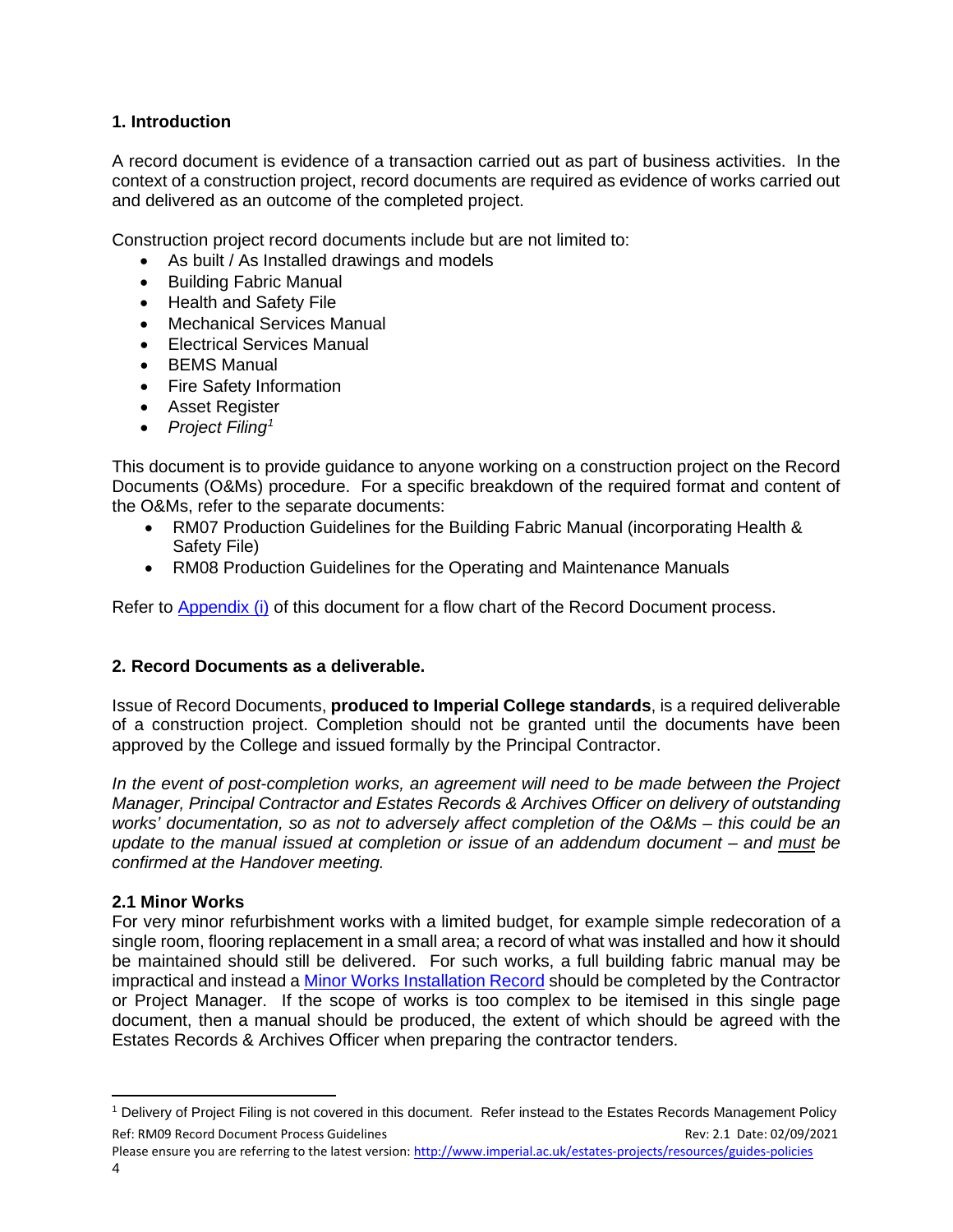#### <span id="page-4-0"></span>**3. Responsibilities**

The **Contractor[2](#page-4-1)** is responsible for:

- Ensuring that all record documents produced are an accurate record of the completed works.
- Providing all relevant literature and drawings, as produced by themselves, their subcontractors, consultants, and relevant College departments to the Technical Author for record document production.
- Production of a Record Documents Tracking tool and program; and reporting updates at project team meetings.
- Completion of Asset Register, including documenting removed assets, obtaining asset codes from Estates Facilities, and labelling of plant.
- Issuing completed Asset Register to the Technical Author for inclusion with the O&Ms.
- Coordinating delivery of all completed O&Ms and as-built drawings to the Estates Records & Archives Officer for onward distribution.

The **Technical Author** is appointed by the Contractor to:

- Collate literature, text and drawings issued by the Contractor to produce record documents to Imperial College guidelines.
- Undertake collation, production, review submission and escalation requirements as outlined in the Technical Author's Scope of Service (refer to [Appendix v\)](#page-26-0)
- Ensure O&Ms have been reviewed by all parties before release of final documents.
- Arrange for delivery of all record documents to the Estates Records & Archives Officer following sign off by Project Manager.

#### The **Project Manager**:

- Organises the Record Document Strategy Meeting.
- Ensures that the agreed process is adhered to for the duration of the project.
- Carries out early-stage review of initial draft document
- Circulates final draft to relevant College staff for approval
- Undertakes final sign-off review, including confirming that all necessary parties have approved the final drafts, to ensure the documents are an accurate record of works carried out
- Authorises delivery of record documents to the Estates Records & Archives Officer
- Ensuring all record documents have been issued to the College's requirements before giving Completion.

#### The **Principal Designer** is responsible for:

- Liaising with the Contractor and Technical Author to ensure the Building Fabric manual includes the Health & Safety file, produced as per CDM15 regulations.
- Ensuring the inclusion of Fire Strategy statement and drawing(s).
- Completion of the Health & Safety pro-forma for inclusion in the Operating & Maintenance Manuals.

#### The **Estates Records & Archives Officer** is responsible for:

- Providing guidance on the production of O&Ms.
- Chairing the Record Document Strategy Meeting.

<span id="page-4-1"></span><sup>&</sup>lt;sup>2</sup> The Contractor would in most cases be the Main Contractor but according to the nature of the work may be instead an M&E Contractor.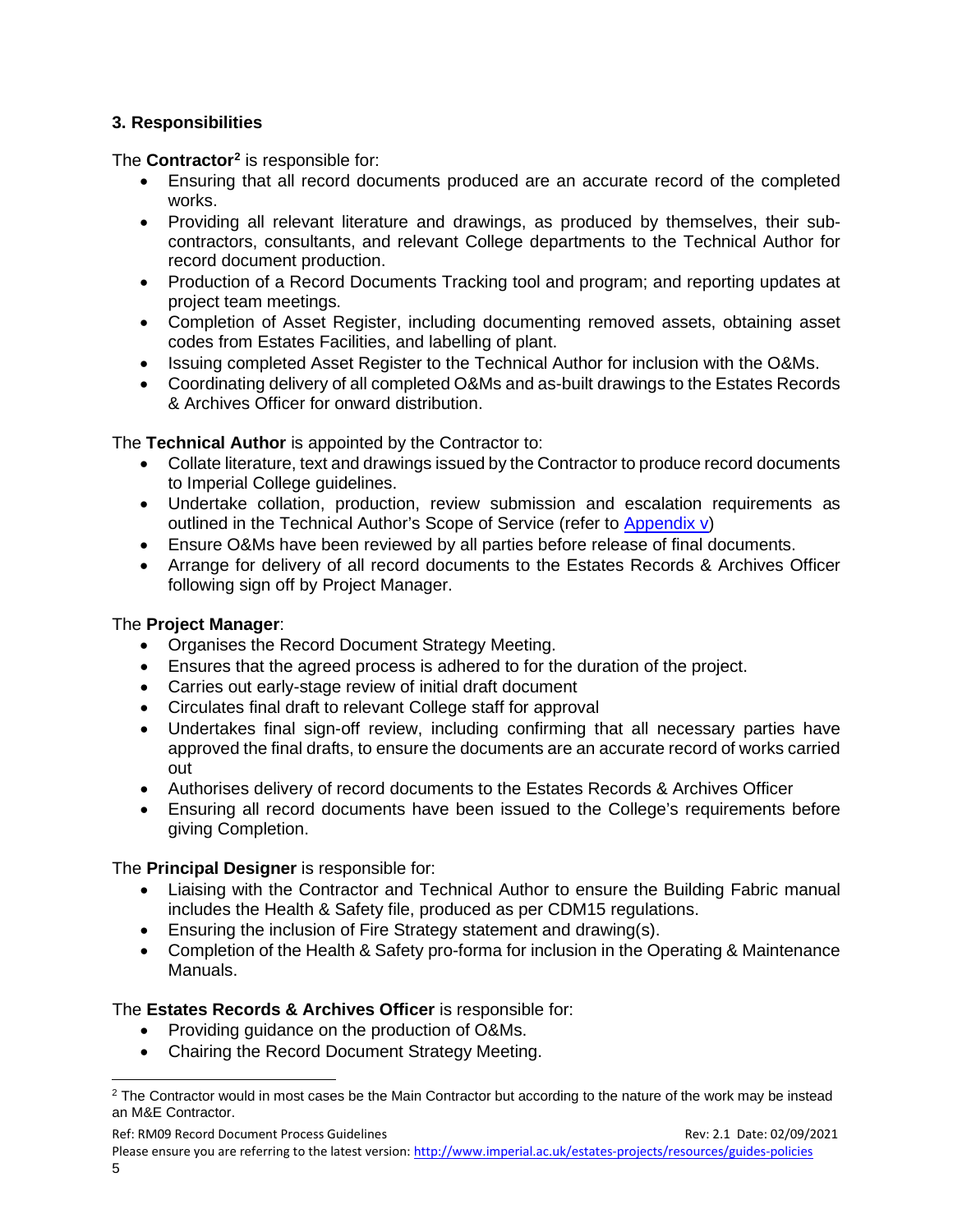- Assigning Document Reference numbers.
- Carrying out a final Composition Review of the O&Ms.
- Taking delivery of all completed record documentation for onward distribution.
- Distribution of Issue Memo to confirm receipt of record documents.

The **BIM Manager** is responsible for:

- Checking drawings and data to ensure compliance with the project specific / College EIR.<sup>[3](#page-5-3)</sup>
- Checking and allocating room numbering.
- Provide guidance on meeting the EIR requirements.

The **nominated reviewers[4](#page-5-4)** are responsible for:

- Reviewing the draft documents.
- Reporting back to Technical Author with comments within the agreed timescale.  $5$

#### <span id="page-5-0"></span>**4. Process**

To ensure a timely and accurate handover of record documents, the production of record documents should follow this process:

#### <span id="page-5-1"></span>**4.01 Document Reference number**

The expected O&Ms are registered by the Estates Records & Archives Officer upon receipt of the F10, generating a Document Reference number. If notification to the HSE is not required, the CDM Notification document will be the trigger for this process in place of the F10. The Project Manager should ensure a copy of either document is forwarded to the Estates Records & Archives Officer.

The Document Reference number is building and phase specific and is to be displayed on all volumes of the relevant O&Ms with the project number.

If a project is completed in several phases and/or in multiple buildings, separate Document Reference numbers will be assigned for each area of the works, requiring separate sets of record documents. This will be agreed in the Record Document Strategy Meeting.

#### <span id="page-5-2"></span>**4.02 Technical Author Appointment**

For most projects, the Contractor is to appoint a Technical Author from Estates' recommended list of companies, obtained from the Category Manager (Construction) or from the Estates Records & Archives Officer. The Project Manager and Estates Records & Archives Officer must be notified of the selection.

Technical Authors will provide a standard level of service which ensures a focused and proactive approach to the production of the manuals. Refer to Appendix v: Technical Author's Scope of **Service** 

Ref: RM09 Record Document Process Guidelines Rev: 2.1 Date: 02/09/2021 Please ensure you are referring to the latest version: <http://www.imperial.ac.uk/estates-projects/resources/guides-policies> 6

<span id="page-5-3"></span><sup>&</sup>lt;sup>3</sup> Employers Information Requirement

<span id="page-5-4"></span><sup>4</sup> Nominated reviewers of the O&Ms are agreed at the Record Document Strategy Meeting and named on the sign-off form. Depending on the nature of the project, this would normally be the Designers and Supervisors.

<span id="page-5-5"></span><sup>&</sup>lt;sup>5</sup> Review procedure as agreed in the Record Document Strategy Meeting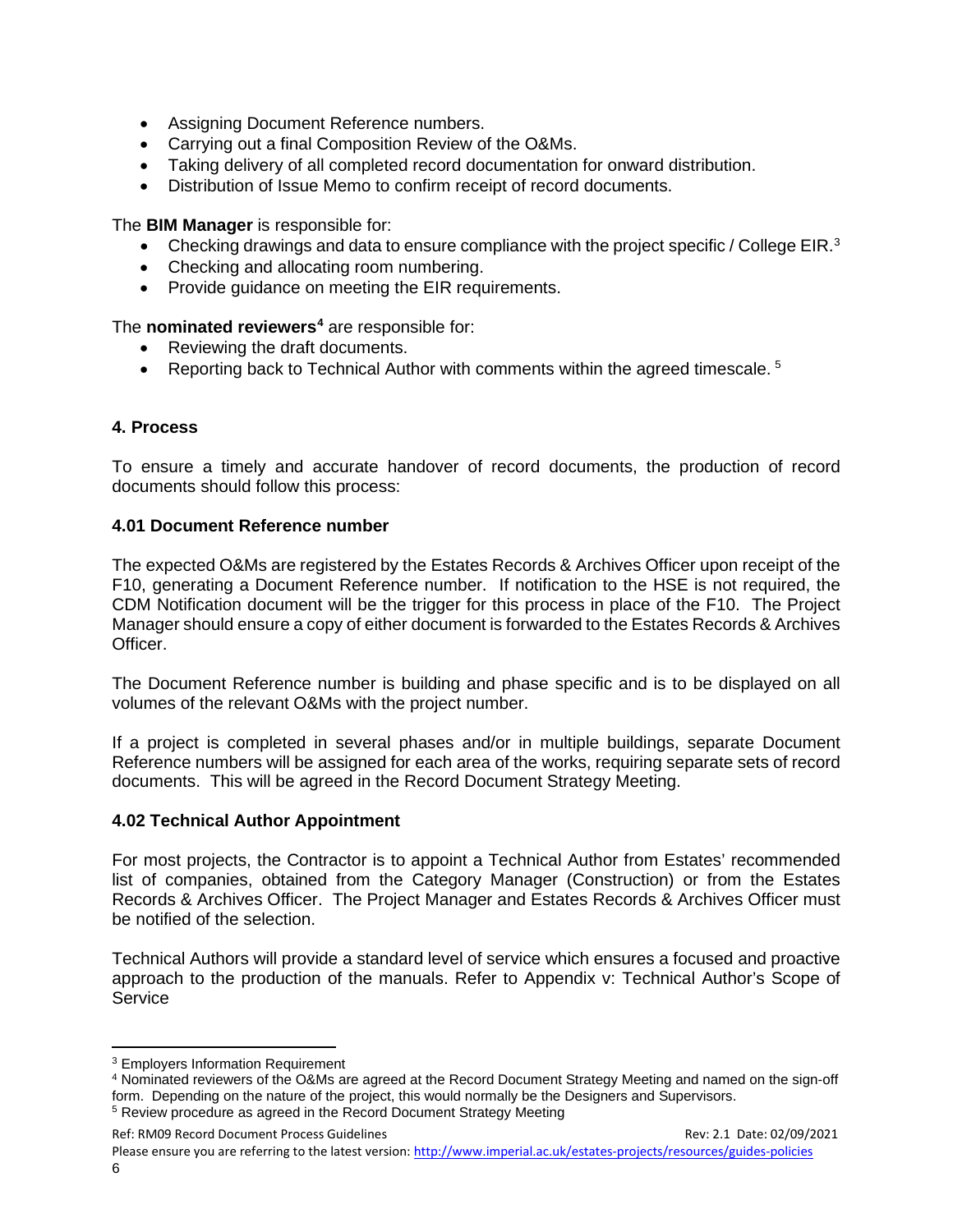For minor projects, if it is agreed that the scope of works does not warrant the appointment of a Technical Author, the Contractor must instead produce the record documents in accordance with the Building Fabric and O&M production guidelines (*RM07* and *RM08).* 

This should be agreed when the tender documentation is being prepared to ensure that the Contractor quotes for the appropriate scope of works; any change to this agreement at a later stage should be addressed to the Project Manager and Estates Records & Archives Officer.

The Technical Author should report on a regular basis directly to the Project Manager and Principal Designer, advising them of any potential problems or shortcomings associated with meeting the programme's key dates.

#### <span id="page-6-0"></span>**4.03 Record Document Strategy Meeting**

The Project Manager is to set up a Record Document Strategy Meeting after the Contractor has been appointed. The following attendees should be invited:

- Project Manager
- Contractor (Site Supervisor and nominated Information Manager/Document Controller)
- Imperial College Estates Records & Archives Officer
- Imperial College BIM Manager
- Imperial College Maintenance Manager for the project area
- Imperial College Building Manager for the project area
- Principal Designer
- Lead Designers from relevant disciplines (must receive minutes if unable to attend)
- Imperial College Fire Officer/Security Officer/Controls Engineer, where applicable to the nature of the project.
- other College representatives or project team member as appropriate to the works

This meeting should take place before the appointment of the Technical Author to enable appropriate pricing of record document production. A follow up meeting may be scheduled with the Technical Author in attendance if required.

#### <span id="page-6-1"></span>**4.04 Record Document Strategy Meeting Agenda**

The Estates Records & Archives Officer will chair the meeting to address the following items. Refer to [Appendix \(ii\)](#page-15-0) for Agenda template.

- Introductions
- Scope of works and documents required, ie phased projects, multiple locations, scope of works, specialist manuals.
- Quantity and format of O&Ms
- Summary of contents and required literature.
- Room numbering, required drawings and EIR compliance
- Asset Register
- Fire Safety strategy
- Structural information
- Other items for inclusion.
- Sign off/Review: agree nominated technical reviewers, deadlines, review method.
- Any other queries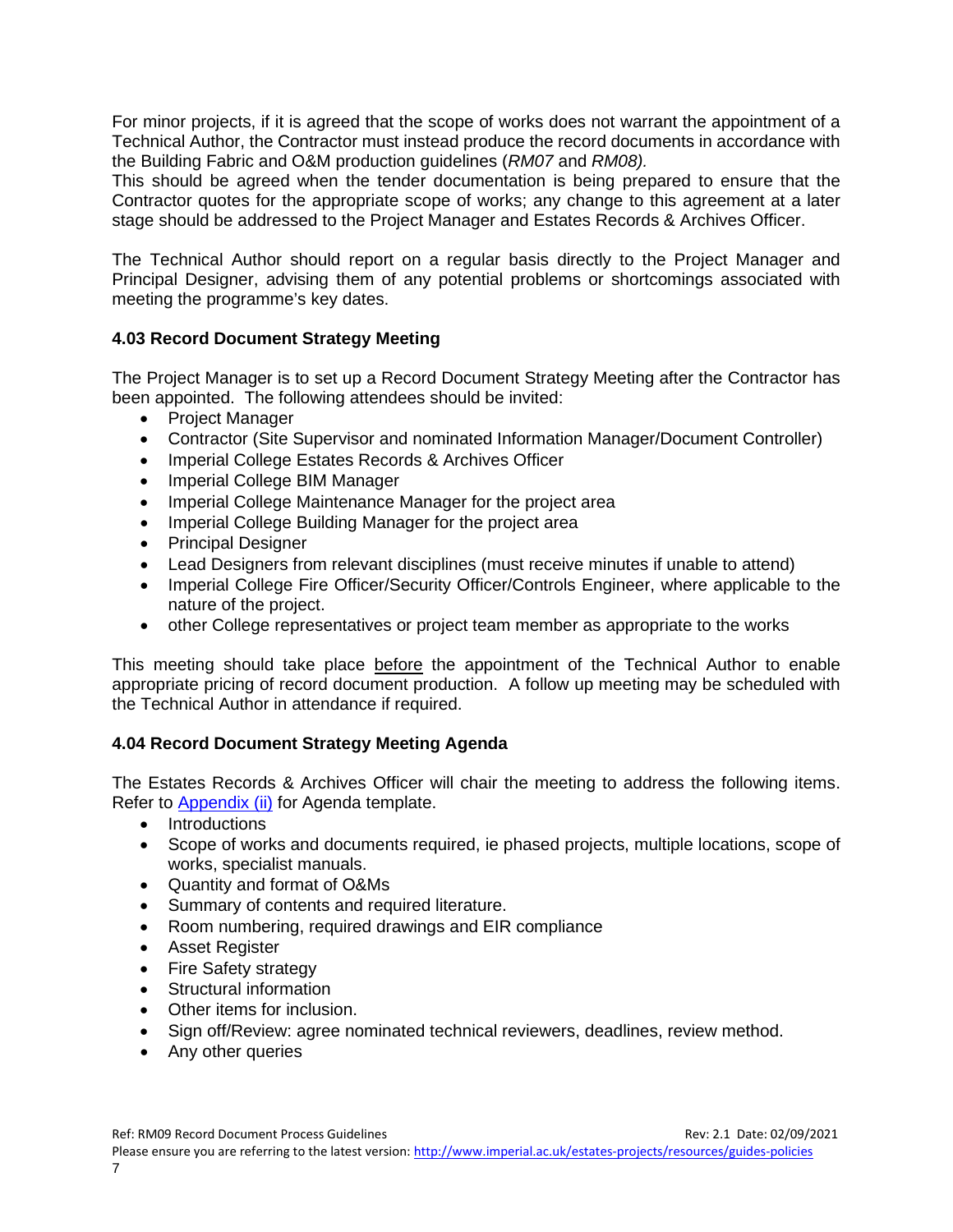#### <span id="page-7-0"></span>**4.05 Strategy Meeting Follow-up**

The Estates Records & Archives Officer will distribute the meeting minutes to the attendance list, accompanied by a cover email confirming the project number, document reference number, and agreed project title.

The items agreed at the meeting form the scope of works for the Technical Author. For complex projects, a follow up meeting may be required with the Technical Author present.

#### <span id="page-7-1"></span>**4.06 Content, Reporting and Tracking**

The Principal Contractor or Technical Author must produce a tracking tool to report on the progress of the record documents. This will also include checking for compliance to the EIR (refer to [section 8.0](#page-10-1) for further details).

The tracker will include all items agreed in the strategy meeting, including a schedule of Manufacturers literature and sub-contractors' drawings, progress of drawings' production and draft O&M's sign-off procedure. An example of a typical tracker can be viewed in [Appendix \(iii\).](#page-21-1)

Refer to the separate technical guideline documents *RM07 Production Guidelines for Building Fabric Manuals* and *RM08 Production Guidelines for Operating and Maintenance Manuals* for a full outline of the required contents.

<span id="page-7-2"></span>Reporting and tracking of record documents' progress should be included on the agenda of project handover meetings.

#### **4.07 Draft Manuals Review Process**

Draft copies of the manuals are to be issued in accordance with the Project Handover Plan and allow sufficient time for approval prior to final issue. Unless otherwise specified, the drafts should be uploaded to the College project filing on Box.<sup>[6](#page-7-3)</sup>

The early draft will contain only certain project information compiled at this stage, which should include:

- Scope and location of works
- Project Directory
- Schedules of literature and certificates
- Schedules of drawings (drawing registers)

The literature, drawings or certificates themselves may not yet be available or to be issued for comment under separate cover but the schedule should list what is to be included.

The purpose of the draft at this stage is to ensure that the manual is being set out correctly, that key project information is correct and demonstrates that information for the other sections is in the process of compilation. This early draft should be reviewed by the Project Manager, Designers, Contractor and Supervisors to ensure the documentation will accurately reflect the works carried out.

<span id="page-7-3"></span><sup>6</sup> do not use file sharing services not authorised by Imperial College ICT such as WeTransfer or Dropbox unless specific agreements have been made, to ensure security of College data.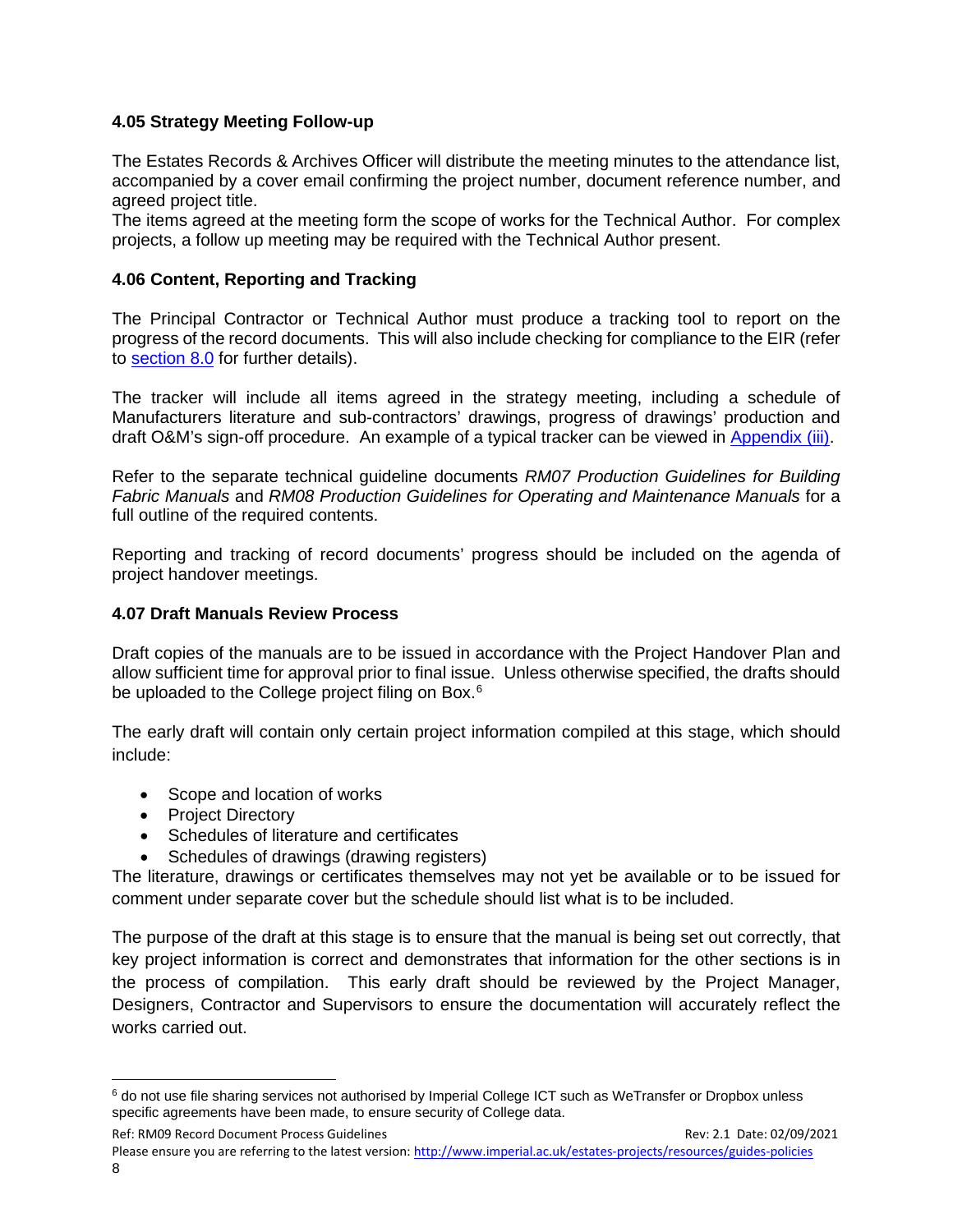The first complete draft will be issued by the Technical Author to the Designers and Supervisors for review, along with any other reviewers agreed at the Record Document Strategy Meeting, at an appropriate date to enable reviews to be conducted prior to completion. This draft should include finalised literature and drawings, with notification of any commissioning certificates for insertion at completion. This review must also ensure any changes made to the scope of works since the first draft have been updated and incorporated.

Any comments on missing, incomplete, or inaccurate information should be addressed to the Technical Author to report back to the Contractor. The Technical Author is to compile a tracker of comments, which will be updated when comments are addressed. A copy of the tracker, when completed, should be issued with the completed manuals as a record that the content has been reviewed to the satisfaction of all parties concerned.

*The Project Manager should provide the Building Manager, Maintenance Manager, and any other internal interested parties with an opportunity to review the manuals and submit comments before the finalised version is issued. This review is referred to as the "Stakeholder Review"*

Following this, the Project Manager conducts the final Sign-off Review, ensuring that all necessary parties have approved the final draft, and a fully hyperlinked draft is sent to the Estates Records & Archives Officer to carry out the Composition Review. Refer to Section 4.09 for a summary of elements comprising the Composition Review.

Refer also to [Section 8.0](#page-10-1) of this document for drawings' review procedure and [Section 3.0](#page-4-0) for an outline of individual responsibilities.

#### <span id="page-8-0"></span>**4.08 Instructions for Commenting**

The following guidelines should be observed when commenting on the information provided at draft stage:

- It is essential that the text in the draft copy is correct. Additional comments made at final issue due to lack of appraisal of the draft may result in additional costs being charged by the affected party and/or delayed final issue of the documents.
- Comments should be issued in the form of a snagging list, detailing the Section, page, or item number as appropriate, clearly indicating what is required.
- Comments at technical review stage should be concerned with technical accuracy of the content. If there are any queries regarding the format or layout of the drafts, then the matter must be reported to the Project Manager and Estates Records & Archives Officer at the earliest opportunity.
- Suggestions regarding changes to the standard specification for record documents must be approved in a meeting with the Estates Records & Archives Officer, Estates Health & Safety Advisor (Construction), Maintenance Manager and the Project Manager before they can be incorporated. **If format, layout, or standard content changes have not been agreed, they will be rejected at the final Composition Review.**

To avoid delay at completion, comments and completed forms should be returned promptly. The Technical Author is to escalate any delay in the production process to the Project Manager, which will then be addressed at the project team meeting.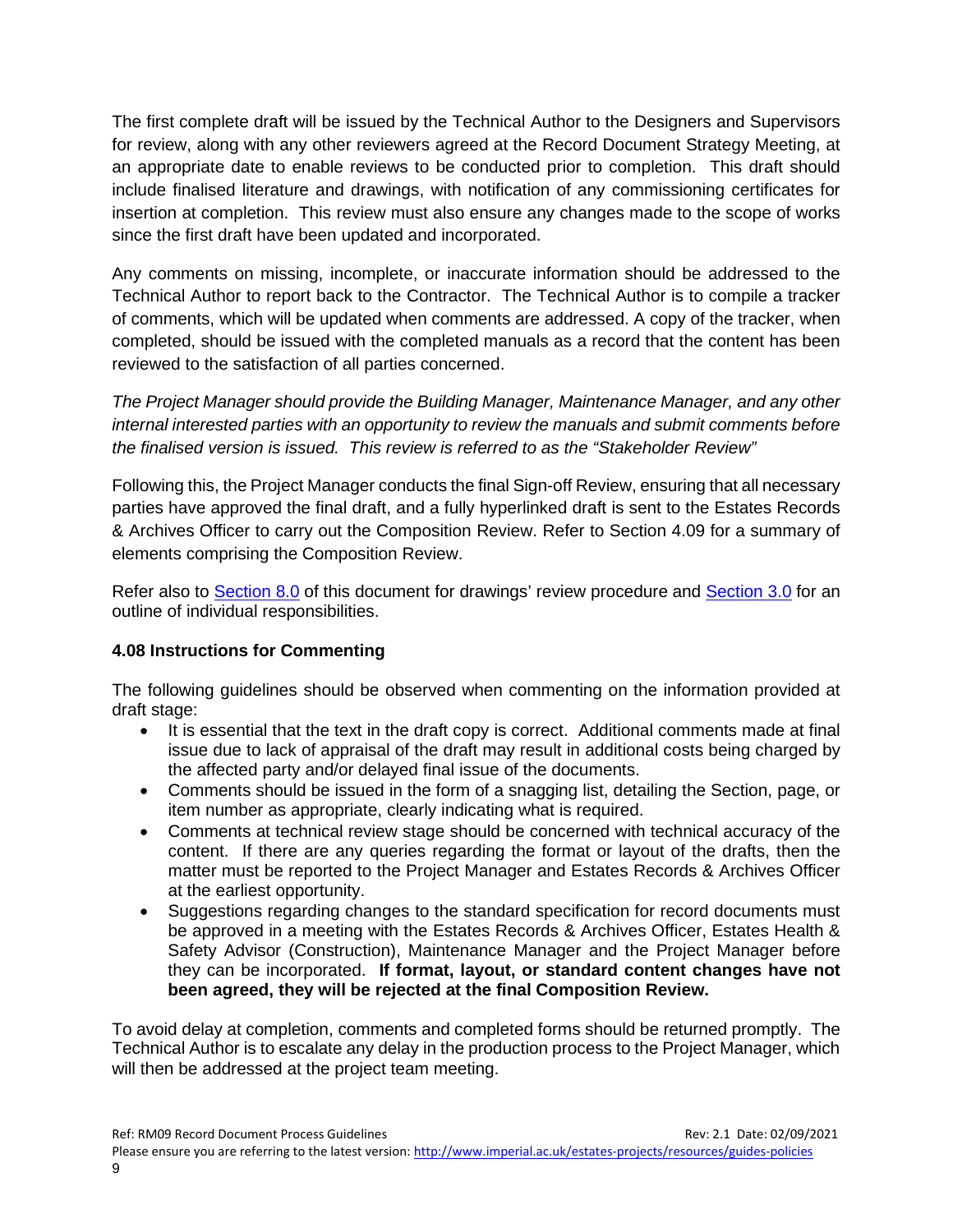#### <span id="page-9-0"></span>**4.09 Composition Review**

The composition review is carried out on the final draft hyperlinked pdf version of the manual by the Estates Records & Archives Officer after the technical content has been signed-off. This review only checks the following:

- Project Number
- Project Name
- Document Reference Number
- Hyperlinks
- Adherence to Guidelines
- Structure and clarity of document.
- Any specific items or exceptions agreed at the Strategy Meeting have been addressed.
- Whether the drawings have been checked/approved for EIR compliance.

Although this review does not cover the technical content, which should have been verified and approved by this stage, any items addressed in the Strategy Meeting which have not been incorporated will be referred back to the Project Manager for clarification.

This completes the review process and must take place before the manuals are produced in their final version in digital and hard copy.

*The Estates Records & Archives Officer will also review the format and layout of the manual at an earlier stage where required but is not involved in the technical content reviews.*

#### <span id="page-9-1"></span>**5. Asset Register**

A register of newly installed maintainable Mechanical and Electrical Assets within the project area is to be included within the record document issue.

Refer to this page for further details on the Asset Tagging process: <http://www.imperial.ac.uk/estates-facilities/buildings/procedures/assets/>

This process applies to any project where mechanical or electrical assets are removed, updated or installed. For minor works projects, where the M&E information is incorporated with the Building Fabric manual, the asset register should form a part of this file and the above process is to be followed.

#### <span id="page-9-2"></span>**6. Fire Safety information**

**All fire safety information is required to comply with Building Regulation 38 and as outlined in Appendix G of Approved Document B.** The Contractor is responsible for providing this information as part of the project completion record documents.

The overall format and scope of fire safety record information should be confirmed at the Record Document strategy meeting. For complete new build projects, a full fire safety manual conforming to the above building regulation should be produced and issued to the Head of Fire Safety (via the Estates Records & Archives Officer as part of the record document process)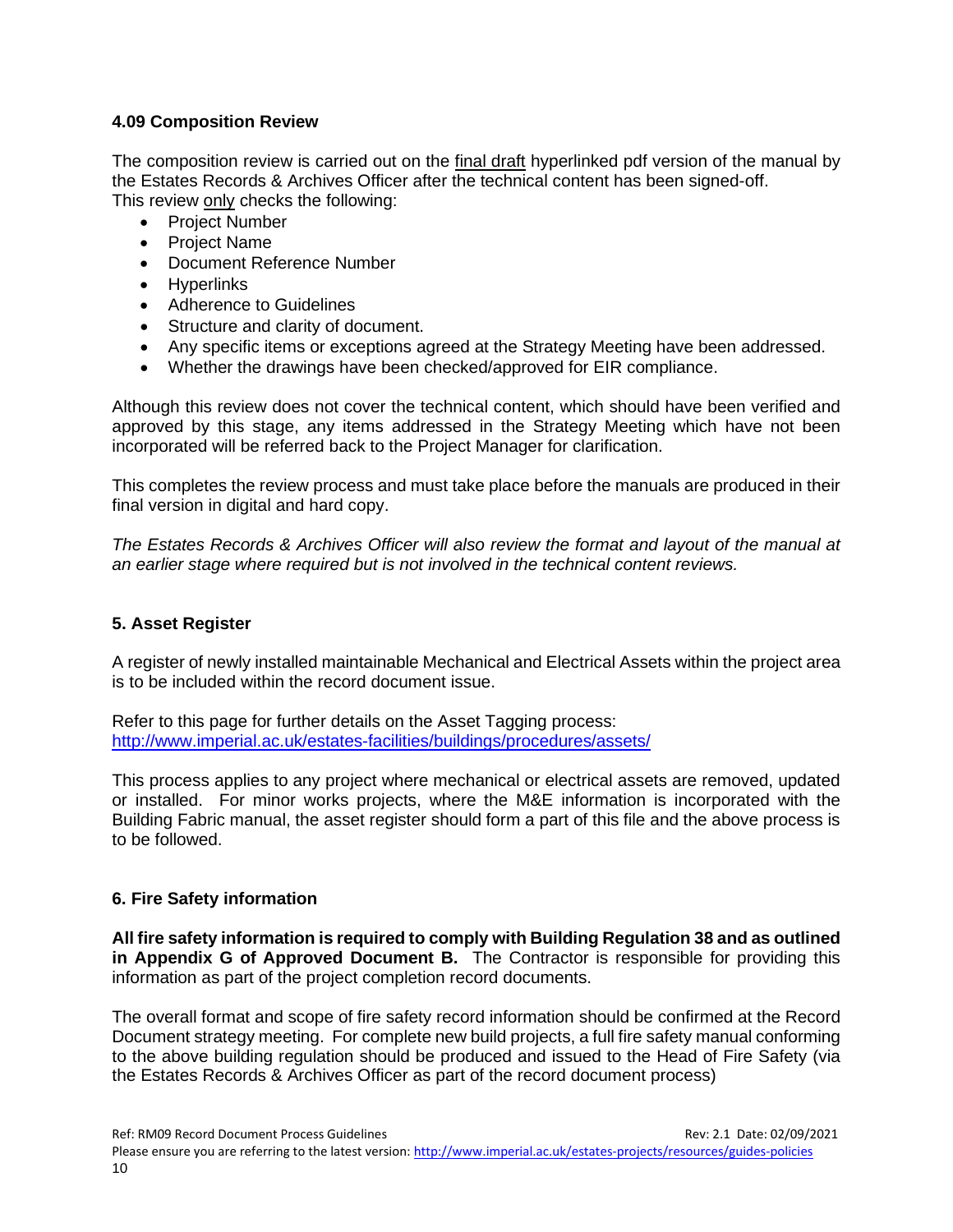For refurbishment projects, fire alarm information is included in the Electrical O&Ms (*note that a new fire alarm panel install requires its own manual*) and fire safety information is in the building fabric manual. The exact scope of this information would be appropriate to the nature of works, in accordance with legislative requirements and could include, for example:

- Fire strategy drawing(s) and statement<sup>[7](#page-10-2)</sup>
- Compartmentalisation drawings

Section 4 of the Building Fabric manual should detail where the appropriate information is located. Upon receipt of the Issue Memo, the Head of Fire Safety can refer to this section to locate the required information to update their building records.

#### <span id="page-10-0"></span>**7. Additional Building Fabric Manual Literature**

The following items may also be required for the building fabric manual, in accordance with the nature of the project and should be agreed at the Record Document Strategy Meeting:

- Planning Consents
- Asbestos Reports
- surveys and reports
- Waste Management final report
- F10 Notification to the HSE
- Consent to Commence Work
- Imperial College specialist works (if installed/carried out during the contract period)
- **Building Control Certificate**

Refer to *Production Guidelines for the Building Fabric Manual (incorporating Health & Safety File) RM07* for full details of expected literature for the manual.

#### <span id="page-10-1"></span>**8. Drawings**

All drawings, models and digital information are to be issued as final As-built / As-installed status and produced to the College's Employers Information Requirements (EIR). Refer to the project specific EIR for information and deliverables.

The information approval process is as follows:

- Room numbering is to be allocated at Stage 3 (Design) by the College Building Information Manager and is to be correctly recorded on all drawings and digital information from this stage.
- The Design Team send sample drawings to [cadcompliance@imperial.ac.uk,](mailto:cadcompliance@imperial.ac.uk) at Stage 3, for the BIM Manager to check on project EIR compliance. The email MUST include the project number in the heading.
- Towards the end of Stage 5 (Construction), the Contractor sends sample final **As-built** / **As-installed** drawings to [cadcompliance@imperial.ac.uk](mailto:cadcompliance@imperial.ac.uk) (the email MUST include the project number in the heading), for College approval before record documents can be issued.
- Drawings and digital information to be issued in native (.dwg or.rvt) format and PDF.

<span id="page-10-2"></span> $7$  where no current Fire Strategy drawing exists, the Contractor should produce new drawings outlining the fire strategy of the works area. This should be delivered as an as-built drawing in line with the Project EIR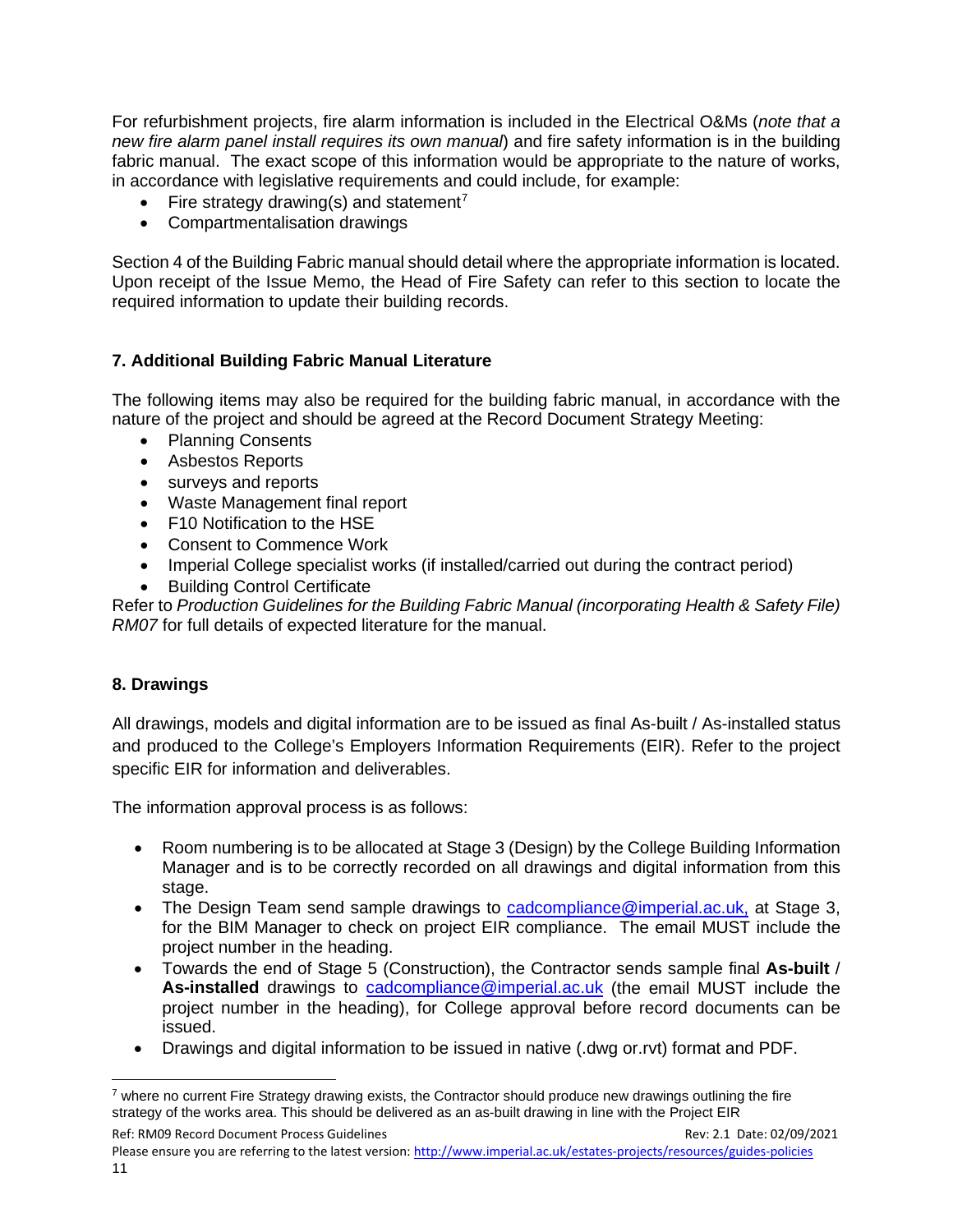• A set of hard copy drawings are to be printed to the size specified on the scale, folded down to A4 for insertion into the appropriate manual.<sup>[8](#page-11-1)</sup>

#### **All models and drawings must adhere to the project specific EIR where they inform on the fabric, infrastructure, and services of the building (for example, architectural, structural, mechanical, electrical, public health) and may be needed for alterations or renovations in the future**.

Some manufacturers' component drawings, supplied in *Section 9 Manufacturer's literature* of the Building Fabric Manual, are issued for information purposes only and may not require full compliance. The Estates Records & Archives Officer must be included in this decision, to confirm what information is needed for the Estates Archive.

#### <span id="page-11-0"></span>**9. Delivery**

The Project Manager is to ensure that all record documents are delivered to the Estates Records & Archives Officer for onward delivery to the agreed recipients.

Unless otherwise specified, the final digital format documents are uploaded to the College project filing on Box, notifying the Estates Records & Archives Officer.

The digital upload of final documentation must be accompanied by a sign-off form/letter or the completed Comments Tracker stating that the files have been completed according to Imperial College requirements and are an accurate record of works completed.

One set of hard copy manuals and drawings are delivered to the Estates Records & Archives **Officer** 

The Estates Records & Archives Officer will check the received records comply with that agreed at the Composition Review and send an Issue Memo to confirm delivery. The distribution list consists of the Building Manager, Maintenance Manager, Project Manager, Contractor and Construction Safety Manager and other interested parties within Imperial College.

Following receipt of Issue Memos for all agreed O&Ms, the Project Manager can issue the Completion certificate.

#### **The College will not take delivery of partially completed/not signed off record documents.[9](#page-11-2)**

<span id="page-11-1"></span><sup>&</sup>lt;sup>8</sup> Refer to documents RM07 Production Guidelines for the Building Fabric manual and RM08 Production Guidelines for Operating & Maintenance Manuals for more information regarding delivery formats.

<span id="page-11-2"></span><sup>9</sup> A procedure for post-completion works needs to be agreed at a meeting in advance of completion, so as not to delay the issue of record documents.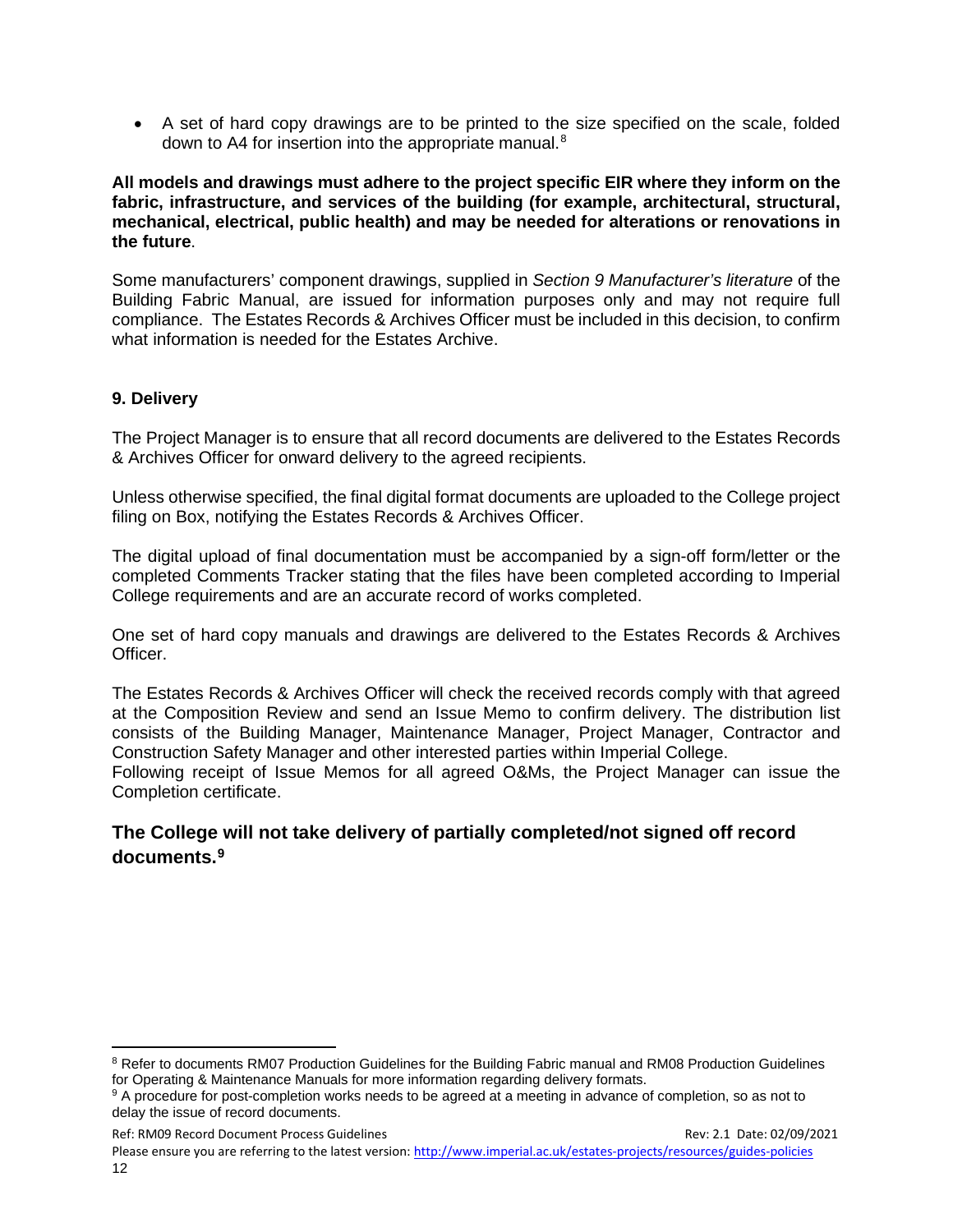#### <span id="page-12-0"></span>**10. Contacts**

For further information please contact the following:

**Record Documents:** Estates Records & Archives Officer Alyson Brewer [a.brewer@imperial.ac.uk](mailto:a.brewer@imperial.ac.uk) +44(0)20 7594 6483

**Drawings, models and digital information:** Building Information Manager. Julie Neville *j.neville@imperial.ac.uk* +44(0)20 7594 8896 Sample drawings for EIR compliance check to: [cadcompliance@imperial.ac.uk](mailto:cadcompliance@imperial.ac.uk)

**Health & Safety Information:** Health & Safety Advisor (Construction) Oluseyi Oduntan [o.oduntan@imperial.ac.uk](mailto:o.oduntan@imperial.ac.uk) +44 20 7594 8936

**Asset Registers:** Estates Operations' Customer Service Centre. [eo.csc@imperial.ac.uk](mailto:eo.csc@imperial.ac.uk) +44 (0)20 7594 8000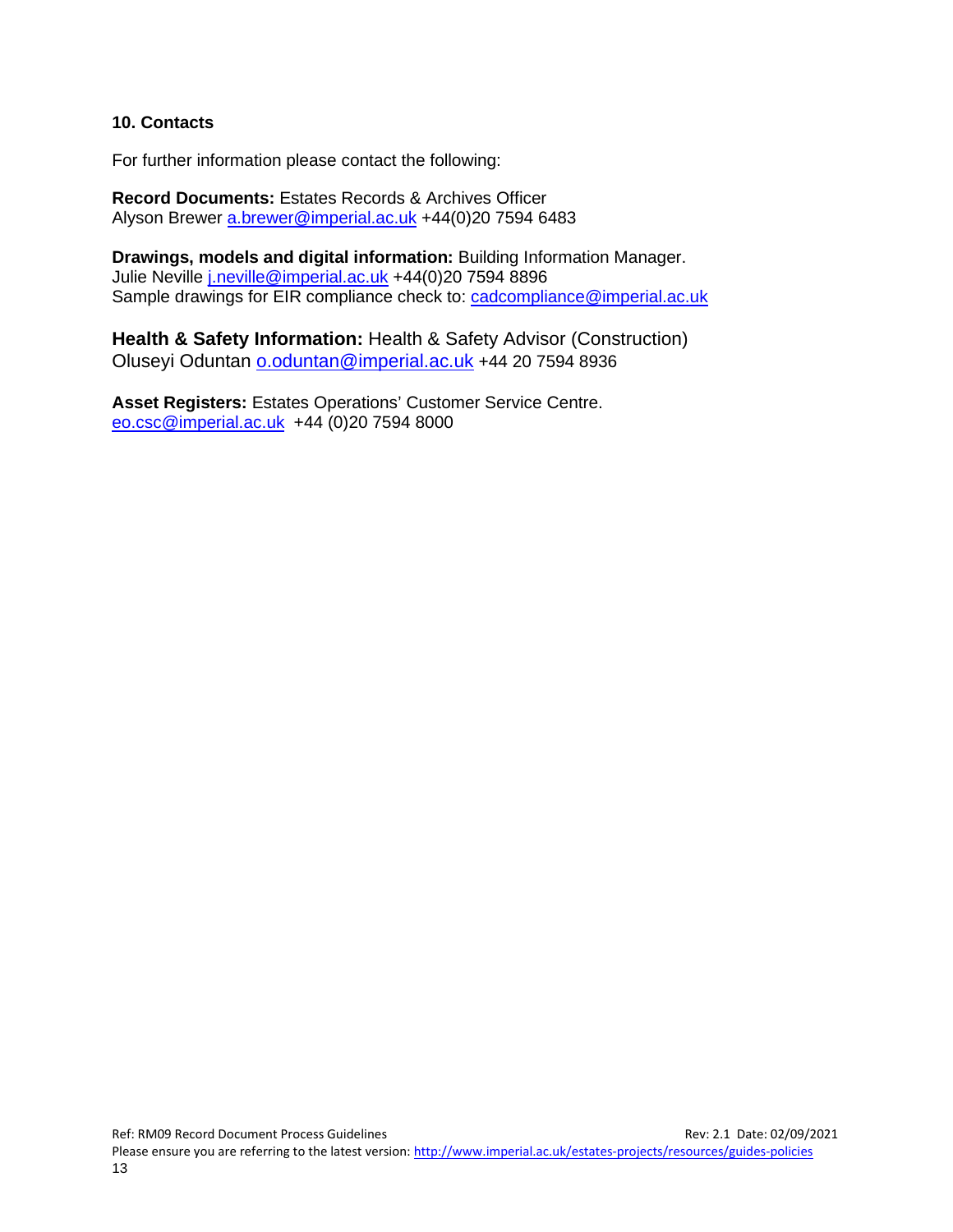#### <span id="page-13-0"></span>**Appendix i: Record Document Process flow chart.**

refer to the following page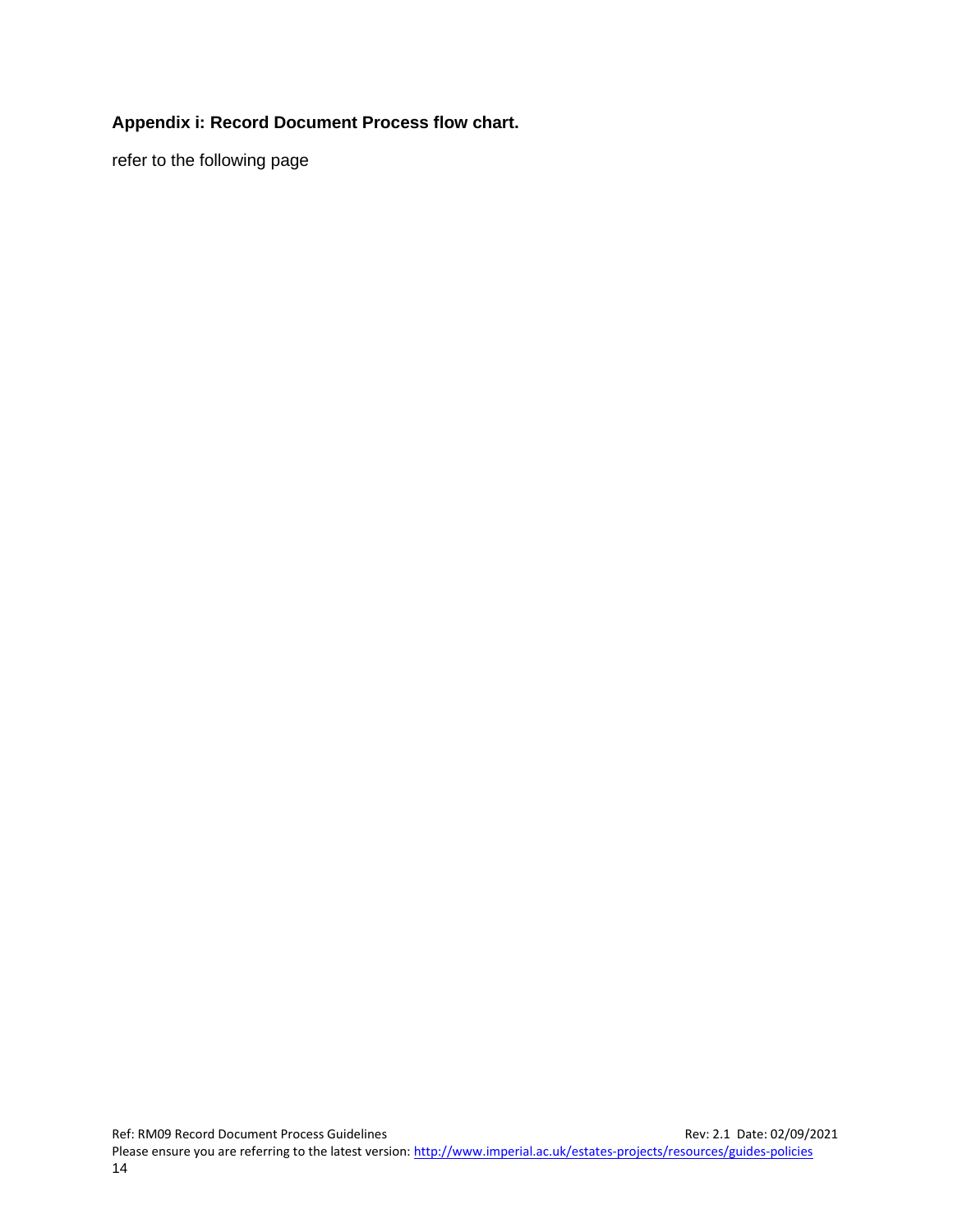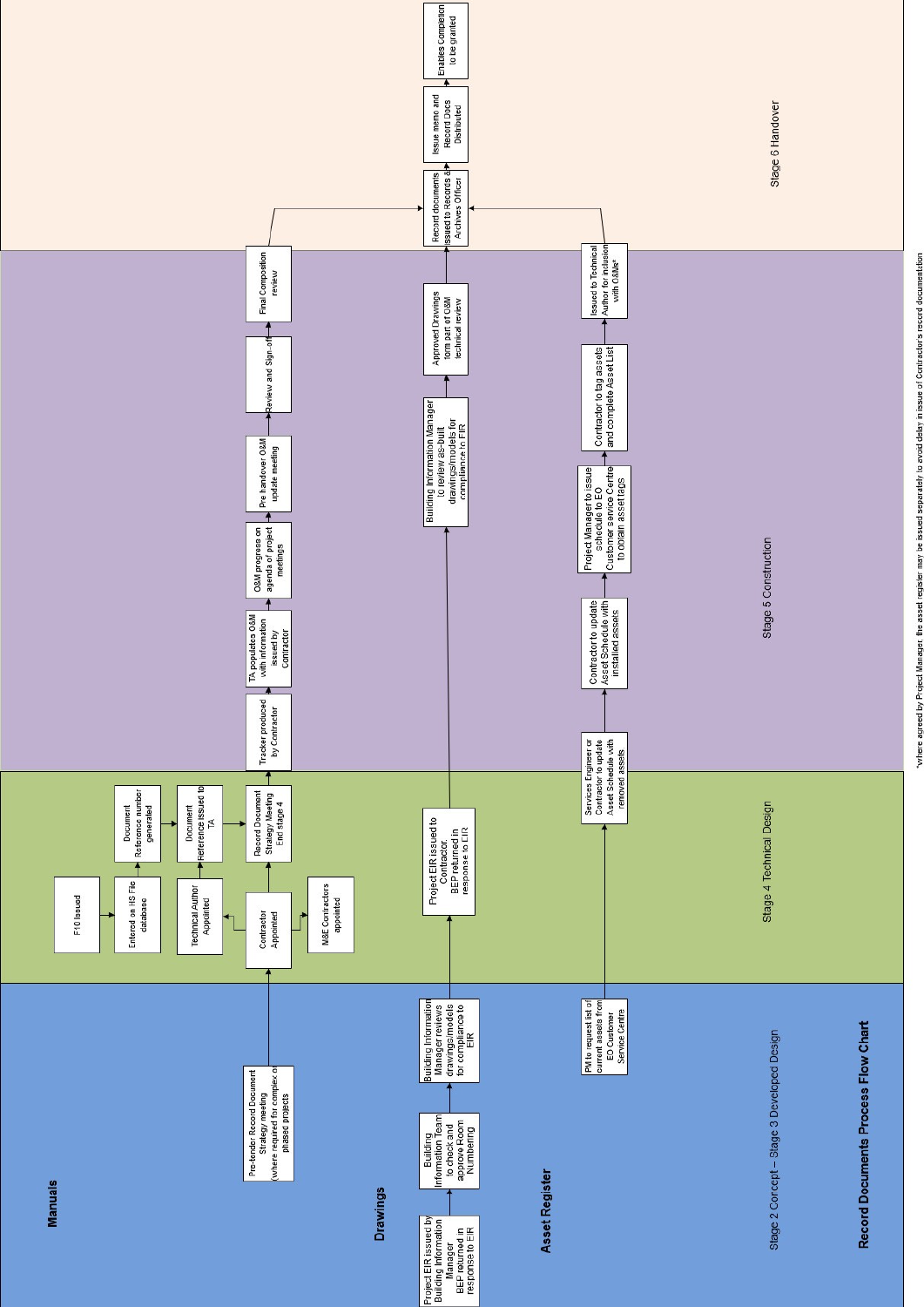#### <span id="page-15-0"></span>**Appendix ii: sample Record Document Strategy Meeting agenda**

Refer to following pages.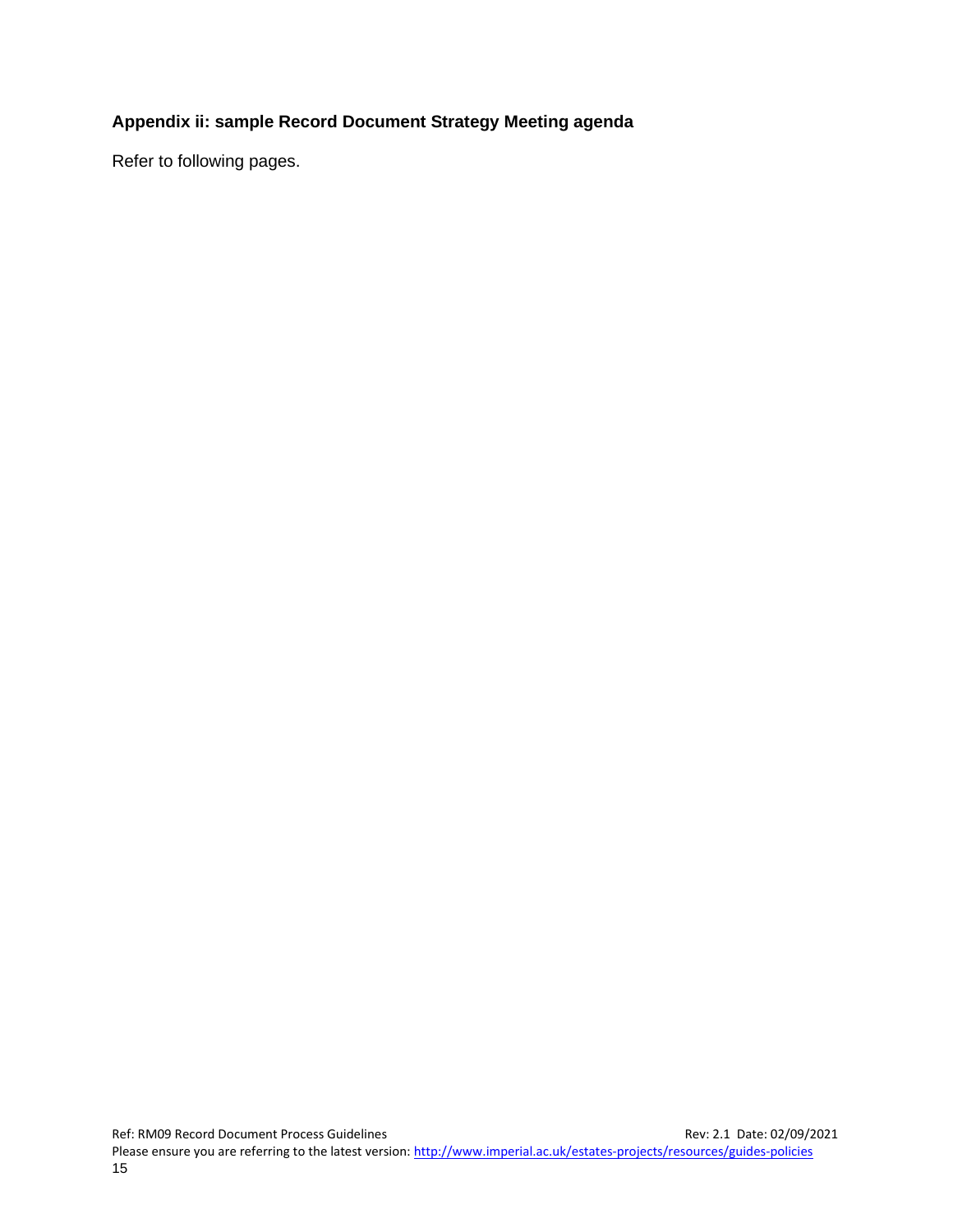# **Imperial College**<br>London

Estates Operations Imperial College London South Kensington Campus London, SW7 2AZ

|                                                                                                                                                                                                                                                                                                                                                                                                     | <b>Record Document Strategy Checklist</b> |
|-----------------------------------------------------------------------------------------------------------------------------------------------------------------------------------------------------------------------------------------------------------------------------------------------------------------------------------------------------------------------------------------------------|-------------------------------------------|
| Project Number:                                                                                                                                                                                                                                                                                                                                                                                     | Project Title:                            |
| Project Manager:                                                                                                                                                                                                                                                                                                                                                                                    | Location                                  |
| Project Stage:                                                                                                                                                                                                                                                                                                                                                                                      | <b>Meeting Date:</b>                      |
| Distribute for review / comment / information / action to:                                                                                                                                                                                                                                                                                                                                          |                                           |
| Project Manager<br><b>Principal Designer</b><br><b>Principal Contractor</b><br><b>Building Manager</b><br>Maintenance Manager<br>Records & Archives Officer, Estates Operations<br><b>BIM Manager, Estates Operations</b><br>M&E Contractor(s)<br><b>Technical Author</b><br>Lead designers from relevant disciplines<br>additional College staff or project team,<br>as applicable to the project: |                                           |

#### **Checklist**

Please read through the following and add your responses. Please return this to the Records & Archives Officer who will add any further comments, requirements and recommendations to the Comment section.

|            | O&M Guidelines. Please confirm you have the latest version and that the manuals<br>will be produced in accordance with the guidelines.<br>Guidelines available to download from this page: http://www.imperial.ac.uk/estates-<br>projects/project-procedures/processes/project-management/record-document-<br>strategy/<br>or from https://www.imperial.ac.uk/estates-projects/space-management/information-<br>management/                                                                                                                                                                                                                                                                             |
|------------|---------------------------------------------------------------------------------------------------------------------------------------------------------------------------------------------------------------------------------------------------------------------------------------------------------------------------------------------------------------------------------------------------------------------------------------------------------------------------------------------------------------------------------------------------------------------------------------------------------------------------------------------------------------------------------------------------------|
|            |                                                                                                                                                                                                                                                                                                                                                                                                                                                                                                                                                                                                                                                                                                         |
| Contractor |                                                                                                                                                                                                                                                                                                                                                                                                                                                                                                                                                                                                                                                                                                         |
| Response   |                                                                                                                                                                                                                                                                                                                                                                                                                                                                                                                                                                                                                                                                                                         |
| <b>ICL</b> |                                                                                                                                                                                                                                                                                                                                                                                                                                                                                                                                                                                                                                                                                                         |
| Comment    |                                                                                                                                                                                                                                                                                                                                                                                                                                                                                                                                                                                                                                                                                                         |
| 2          | Has a Technical Author been appointed to collate and produce the manuals? The<br>current recommended Technical Authors, familiar with our record document<br>requirements are:<br>Officescope: 43 Leicester Road, Wanstead, London, E11 2DW. Contact: Malcolm<br>Dowers, 07976 247730 or 020 8536 4060 mdowers@office-scope.co.uk<br>DS Riddell Develpments Ltd t/a Riddell Project Management: Buchan House,<br>$\bullet$<br>Carnegie Campus, Dunfermline, Fife, KY11 8PL; contact: Mark Grant 01383 622500<br>mark.grant@riddellpm.co.uk<br>Watson & Sole Associates Ltd: 97 Westmead Road, Sutton, Surrey, SM1 4HX.<br>$\bullet$<br>contact: Paul Vermont 07956 897738 paul.vermont@watsonsole.co.uk |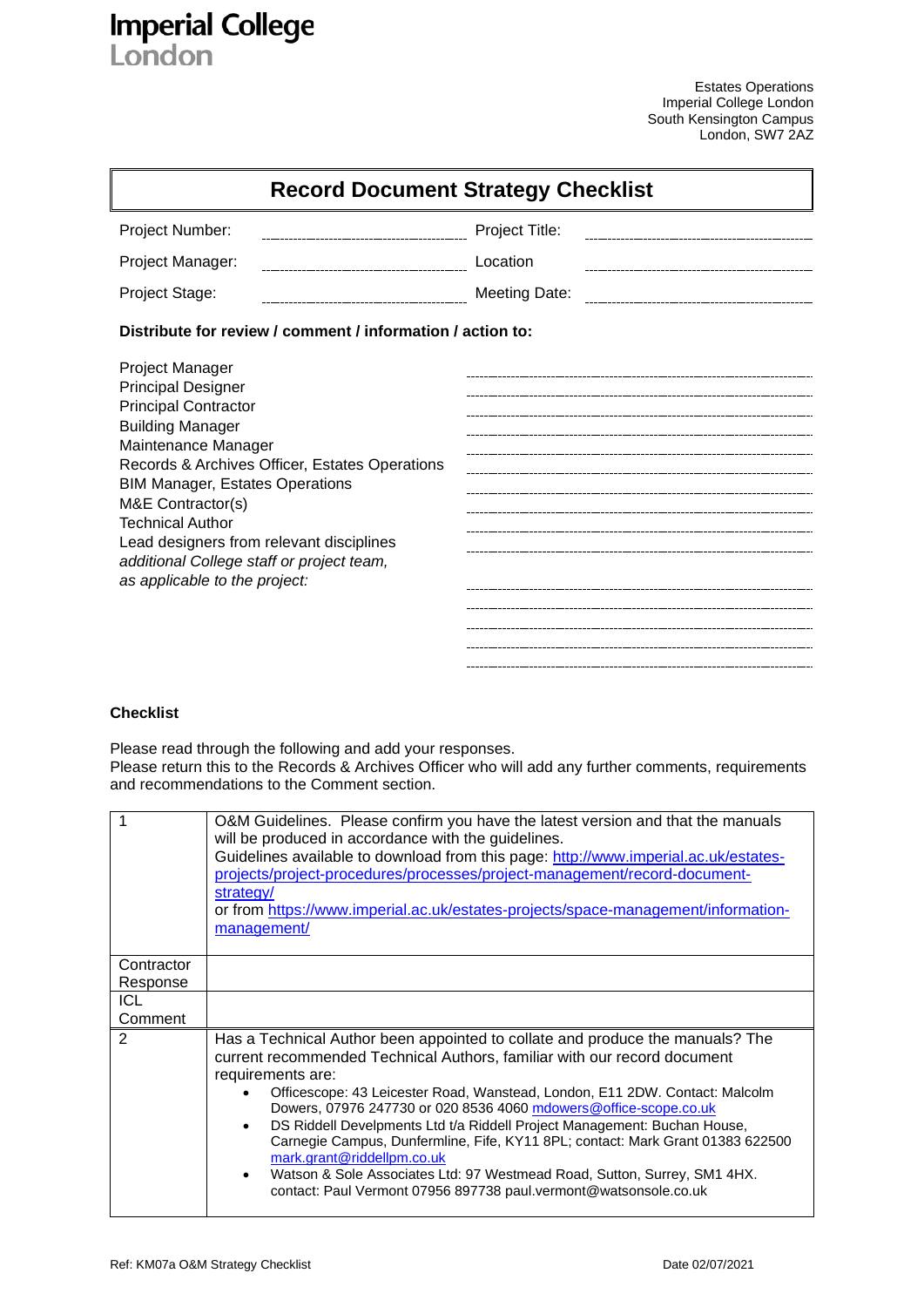| Contractor                   |                                                                                                                                                                                                                                                                                                                                                                                                                                                                                                                                                                   |
|------------------------------|-------------------------------------------------------------------------------------------------------------------------------------------------------------------------------------------------------------------------------------------------------------------------------------------------------------------------------------------------------------------------------------------------------------------------------------------------------------------------------------------------------------------------------------------------------------------|
| Response<br><b>ICL</b>       |                                                                                                                                                                                                                                                                                                                                                                                                                                                                                                                                                                   |
| Comments                     |                                                                                                                                                                                                                                                                                                                                                                                                                                                                                                                                                                   |
| 3                            | Scope of works. Please provide a brief outline of the works and areas affected                                                                                                                                                                                                                                                                                                                                                                                                                                                                                    |
| Contractor<br>Response       |                                                                                                                                                                                                                                                                                                                                                                                                                                                                                                                                                                   |
| <b>ICL</b><br>Comments       |                                                                                                                                                                                                                                                                                                                                                                                                                                                                                                                                                                   |
| 4                            | Project Start on site date                                                                                                                                                                                                                                                                                                                                                                                                                                                                                                                                        |
| Contractor<br>Response       |                                                                                                                                                                                                                                                                                                                                                                                                                                                                                                                                                                   |
| <b>ICL</b><br>Comments       |                                                                                                                                                                                                                                                                                                                                                                                                                                                                                                                                                                   |
| 5                            | Is it a phased project or with significant enabling works?<br>If yes, is the proposal for:<br>a separate set of record documentation issued for each phase<br>(recommended if different contractors are appointed or if each area of works<br>is distinct)<br>or a single set of manuals updated as each phase completes (recommended<br>if there are interconnected or superseded services installations)<br>If the latter, please discuss with Alyson Brewer as to how this will be produced and<br>delivered, to meet with College accessibility requirements. |
| Contractor<br>Reponse        |                                                                                                                                                                                                                                                                                                                                                                                                                                                                                                                                                                   |
| $\overline{ICL}$<br>Comments |                                                                                                                                                                                                                                                                                                                                                                                                                                                                                                                                                                   |
| 6                            | Do any element of the works take place in other buildings or locations?<br>If yes, separate manuals may be required, please discuss with Alyson Brewer                                                                                                                                                                                                                                                                                                                                                                                                            |
| Contractor<br>Response       |                                                                                                                                                                                                                                                                                                                                                                                                                                                                                                                                                                   |
| $\overline{ICL}$<br>Comments |                                                                                                                                                                                                                                                                                                                                                                                                                                                                                                                                                                   |
| 7                            | Scope of M&E Works - major or minor?<br>If very minor, this information can be included within Section 10 of the building fabric<br>manual (refer to guideline document RM07) or if significant, separate manuals should<br>be produced (guideline document RM08)                                                                                                                                                                                                                                                                                                 |
| Contractor<br>Response       |                                                                                                                                                                                                                                                                                                                                                                                                                                                                                                                                                                   |
| ICL<br>Comments              |                                                                                                                                                                                                                                                                                                                                                                                                                                                                                                                                                                   |
| 8                            | Quantity and format of manuals is outlined in Section 9 of RM07 Building Fabric<br>manual Guidelines and Section 11 of RM08 O&M manual guidelines.<br>Are there any additional copies required (for end users or other parties with an<br>interest in the location)?                                                                                                                                                                                                                                                                                              |
| Contractor<br>Response:      |                                                                                                                                                                                                                                                                                                                                                                                                                                                                                                                                                                   |
| ICL<br>Comments              | Currently accepting digital formats only, with discussion to be made about delivery of<br>hard copies at time of completion, dependant on whether access can be made to the<br>archive, due to covid restrictions.                                                                                                                                                                                                                                                                                                                                                |
| 9                            | Drawings and digital information must be produced in accordance with the Project<br>EIR (Employers Information Requirements)<br>has an EIR been produced and issued for this project?<br>Have sample design stage drawings been sent to Julie Neville<br>2.<br>(cadcompliance@imperial.ac.uk) to confirm compliance to the EIR?<br>Note that final drawings must be as-built status and a final compliance check must be<br>carried out, via the Technical Author.                                                                                                |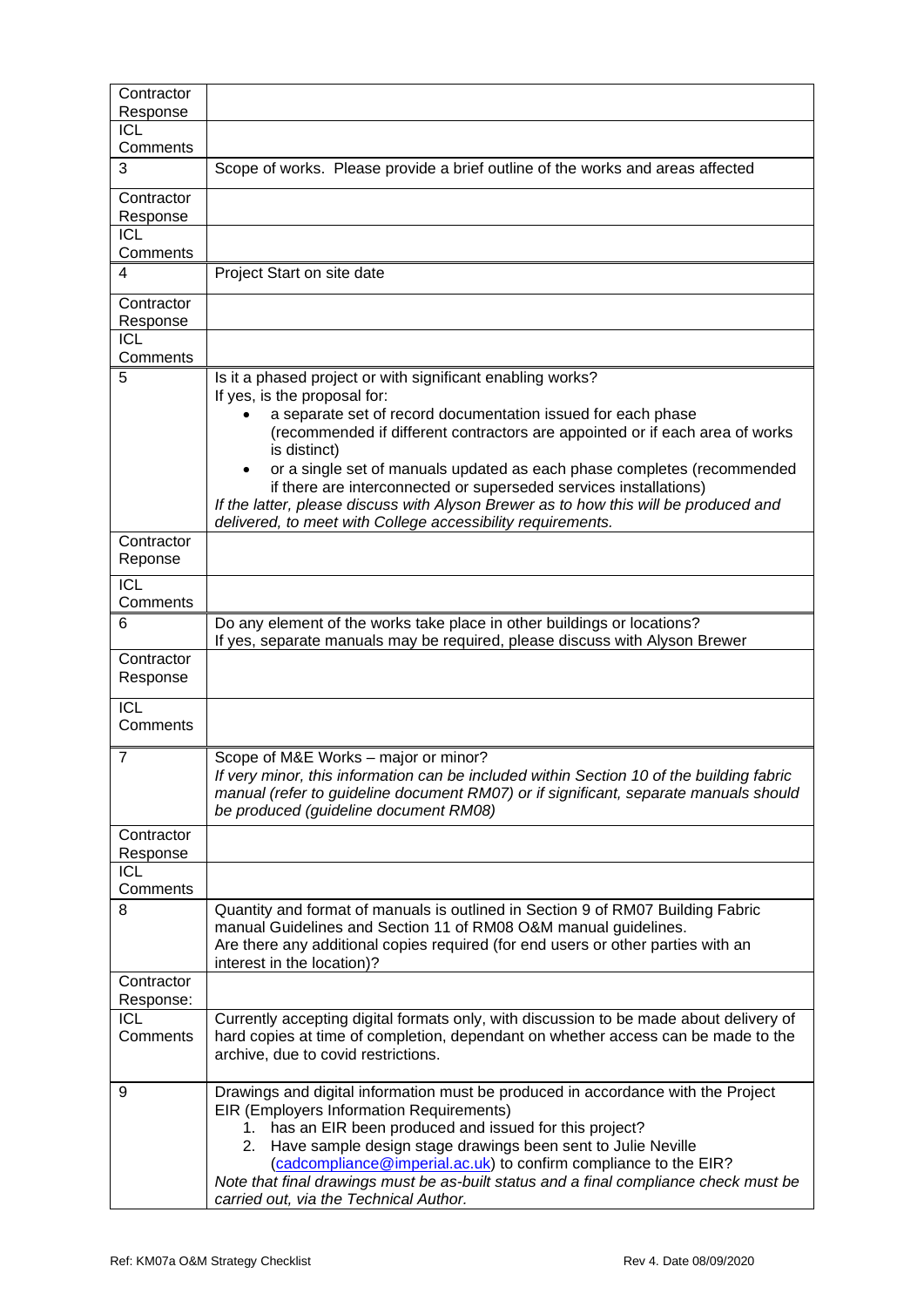| Contractor<br>Response: | 1.                                                                                                                                                                                                                                                                                                                                                                                                         |
|-------------------------|------------------------------------------------------------------------------------------------------------------------------------------------------------------------------------------------------------------------------------------------------------------------------------------------------------------------------------------------------------------------------------------------------------|
| <b>ICL</b>              |                                                                                                                                                                                                                                                                                                                                                                                                            |
| Comments                |                                                                                                                                                                                                                                                                                                                                                                                                            |
| 10                      | Are there any changes to room layouts and have new room numbers been allocated<br>by Julie Neville, Estates Operations Building Information Manager?                                                                                                                                                                                                                                                       |
| Contractor              |                                                                                                                                                                                                                                                                                                                                                                                                            |
| Response:               |                                                                                                                                                                                                                                                                                                                                                                                                            |
| <b>ICL</b>              |                                                                                                                                                                                                                                                                                                                                                                                                            |
| Comments                |                                                                                                                                                                                                                                                                                                                                                                                                            |
| 11                      | Are there any structural alterations taking place or have surveys been conducted on<br>the structure? What reports and drawings will be included in the manual?                                                                                                                                                                                                                                            |
| Contractor              |                                                                                                                                                                                                                                                                                                                                                                                                            |
| Response:               |                                                                                                                                                                                                                                                                                                                                                                                                            |
| <b>ICL</b><br>Comments  |                                                                                                                                                                                                                                                                                                                                                                                                            |
| 12                      | Any other reports or surveys conducted in the works area or connecting services?                                                                                                                                                                                                                                                                                                                           |
|                         |                                                                                                                                                                                                                                                                                                                                                                                                            |
| Contractor<br>Response: |                                                                                                                                                                                                                                                                                                                                                                                                            |
| <b>ICL</b>              |                                                                                                                                                                                                                                                                                                                                                                                                            |
| Comments                |                                                                                                                                                                                                                                                                                                                                                                                                            |
| 13                      | Schedule of Manufacturers Literature.<br>Please refer to section 4.06 of guideline document RM09 Record Document<br>Guidelines and confirm that a schedule will be produced at an early stage to collate all<br>relevant literature (refer also to guideline documents RM07 and RM08 for details on<br>the literature required)<br>Please include any queries you may have on what literature is required. |
| Contractor              |                                                                                                                                                                                                                                                                                                                                                                                                            |
| Response                |                                                                                                                                                                                                                                                                                                                                                                                                            |
| ICL<br>Comments         |                                                                                                                                                                                                                                                                                                                                                                                                            |
| 14                      | Are there any items procured by the College directly which are to be installed during                                                                                                                                                                                                                                                                                                                      |
|                         | the project programme?                                                                                                                                                                                                                                                                                                                                                                                     |
| Contractor<br>Response  |                                                                                                                                                                                                                                                                                                                                                                                                            |
| <b>ICL</b><br>Comments  |                                                                                                                                                                                                                                                                                                                                                                                                            |
|                         |                                                                                                                                                                                                                                                                                                                                                                                                            |
| 15                      | Are there any specialist items procured within the contractor's scope?<br>Which manual are they to go in (Building Fabric, Mechanical, Electrical) or issued as<br>a standalone manual (as an exception only, refer to guideline document)?                                                                                                                                                                |
| Contractor<br>Response  |                                                                                                                                                                                                                                                                                                                                                                                                            |
| <b>ICL</b>              |                                                                                                                                                                                                                                                                                                                                                                                                            |
| Comments                |                                                                                                                                                                                                                                                                                                                                                                                                            |
| 16                      | Will the fire safety strategy change as an outcome of the works?<br>1.                                                                                                                                                                                                                                                                                                                                     |
|                         | Have fire strategy drawings been produced or any other relevant<br>2.                                                                                                                                                                                                                                                                                                                                      |
|                         | documentation?                                                                                                                                                                                                                                                                                                                                                                                             |
|                         | Is a new fire alarm panel or system being installed or an update to the<br>3.<br>existing system?                                                                                                                                                                                                                                                                                                          |
| Contractor              | 1.                                                                                                                                                                                                                                                                                                                                                                                                         |
| Response:               |                                                                                                                                                                                                                                                                                                                                                                                                            |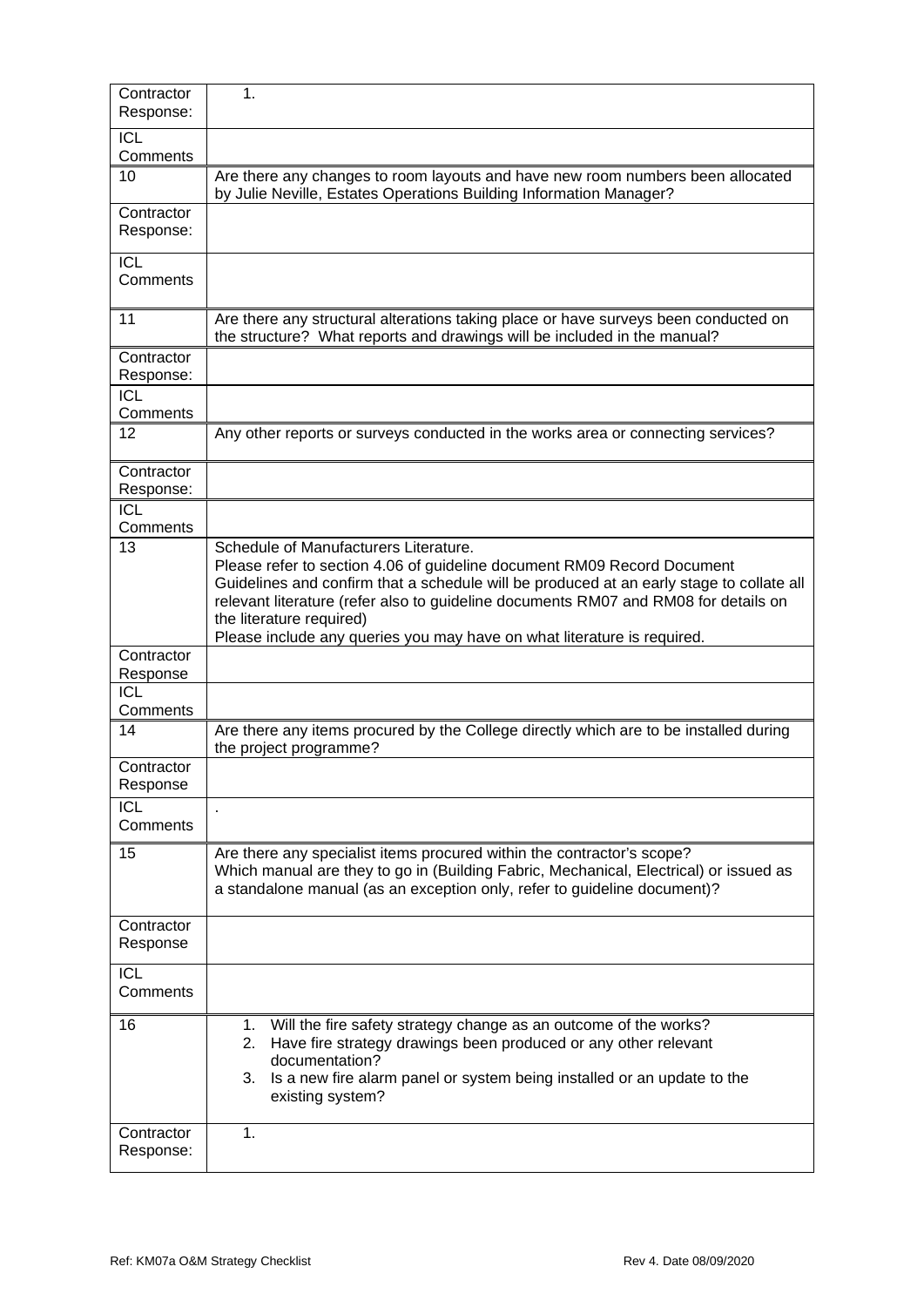| <b>ICL</b><br>Comments: |                                                                                                                                                                                                                                                                                                                                                                                                                                                                                            |
|-------------------------|--------------------------------------------------------------------------------------------------------------------------------------------------------------------------------------------------------------------------------------------------------------------------------------------------------------------------------------------------------------------------------------------------------------------------------------------------------------------------------------------|
| 17                      | <b>Asset Register</b><br>Are existing maintainable assets being removed or replaced?<br>Are new maintainable assets being installed?                                                                                                                                                                                                                                                                                                                                                       |
|                         | Refer to RM09 Record Document Process guidelines and<br>http://www.imperial.ac.uk/estates-facilities/buildings/procedures/assets/                                                                                                                                                                                                                                                                                                                                                          |
| Contractor<br>Response: |                                                                                                                                                                                                                                                                                                                                                                                                                                                                                            |
| <b>ICL</b><br>Comments  | PM to get current register for works area - contact Estates Operations Customer<br>Service Centre to request the current asset schedule. eocsc@imperial.ac.uk<br>Check for removed assets and cross them off the list (do not delete from list) and add<br>any new<br>Return list to Julie Bryant at email above for asset tags.<br>Contractor to apply tags before PC and include final asset register with the O&M<br>Refer to link above for full details of the asset register process |
| 16                      | Other items:<br>1. Final SWMP report<br>2. Planning<br>3.<br>Warranties - specialist, extended or with conditions attached?<br>4. Building control<br>Notifiable to HSE (F10 issued)<br>5.<br><b>Building logbook</b><br>6.<br>Separate H&S file (refer to RM07, usually incorporated within the Building<br>7.<br>Fabric Manual)                                                                                                                                                          |
| Response                | $\mathbf 1$ .                                                                                                                                                                                                                                                                                                                                                                                                                                                                              |
| 17                      | Sign off and review:<br>Completion date<br>1.<br>2. O&M delivery date<br>3. Review method<br>4. Reviewers (see also Q19)<br>Refer to guideline document RM09 for O&M review process and responsibilities                                                                                                                                                                                                                                                                                   |
| Response                | 1.                                                                                                                                                                                                                                                                                                                                                                                                                                                                                         |
| 18                      | Principal designer for the construction period                                                                                                                                                                                                                                                                                                                                                                                                                                             |
| Contractor<br>response  |                                                                                                                                                                                                                                                                                                                                                                                                                                                                                            |
| <b>ICL</b><br>Comments  | If the College is retaining the role of Principal Designer, the Project manager needs to<br>schedule a meeting with the Building Manager, Maintenance Manager and Estates<br>H&S Manager (construction) to determine significant risks associated with the work<br>which may require managment controls. The H&S Manager will produce an H&S<br>Statement and forward for inclusion in the manual.                                                                                         |
| 19                      | 1. External supervisors with record document review responsibility?<br>Designers novated to the Contractor?<br>2.<br>3.<br>Do the Designers have record document review responsibility?                                                                                                                                                                                                                                                                                                    |
| response                |                                                                                                                                                                                                                                                                                                                                                                                                                                                                                            |
| 20                      | Any other items?                                                                                                                                                                                                                                                                                                                                                                                                                                                                           |
| Contractor<br>Response  |                                                                                                                                                                                                                                                                                                                                                                                                                                                                                            |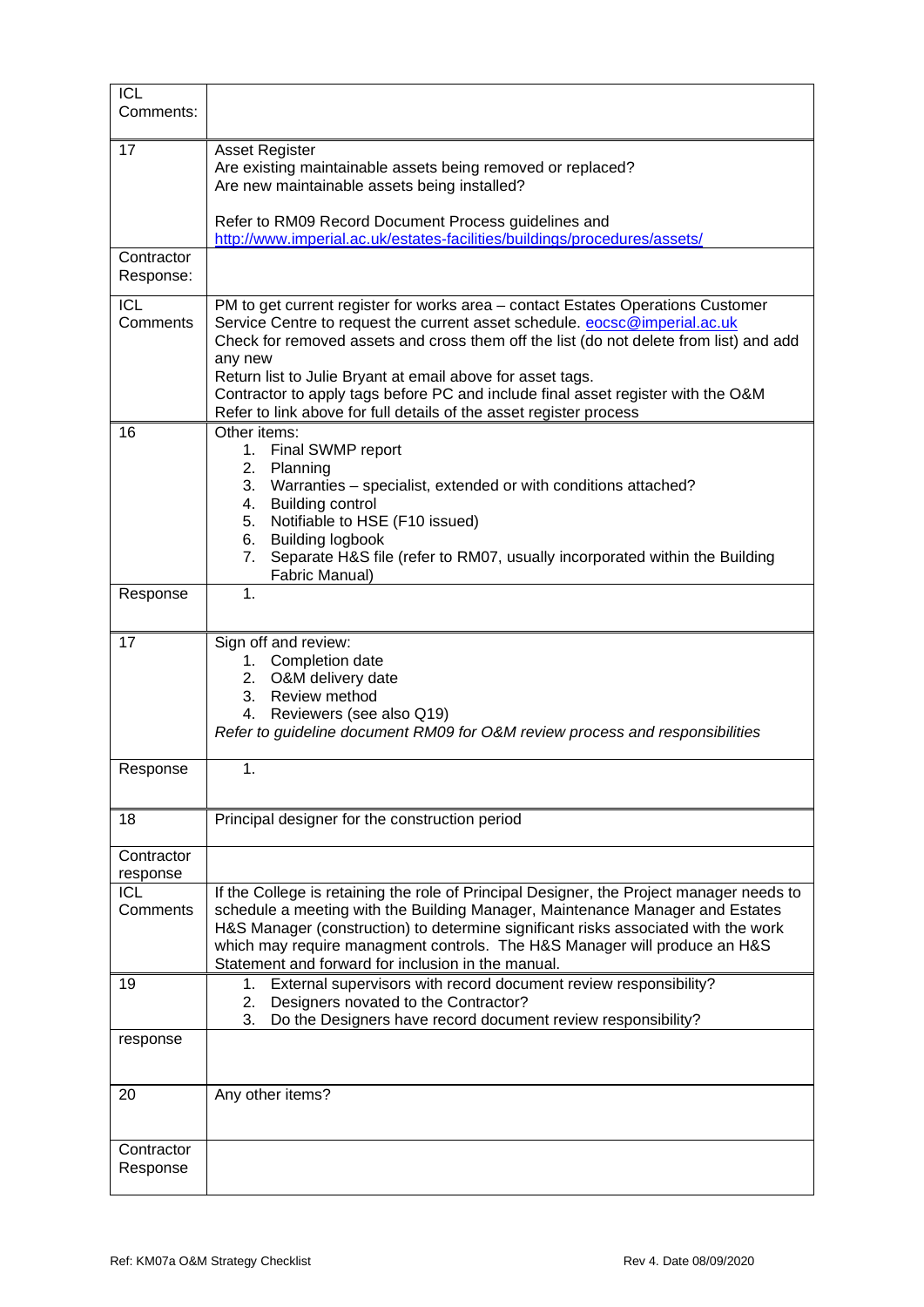| ICL      |
|----------|
| Comments |
|          |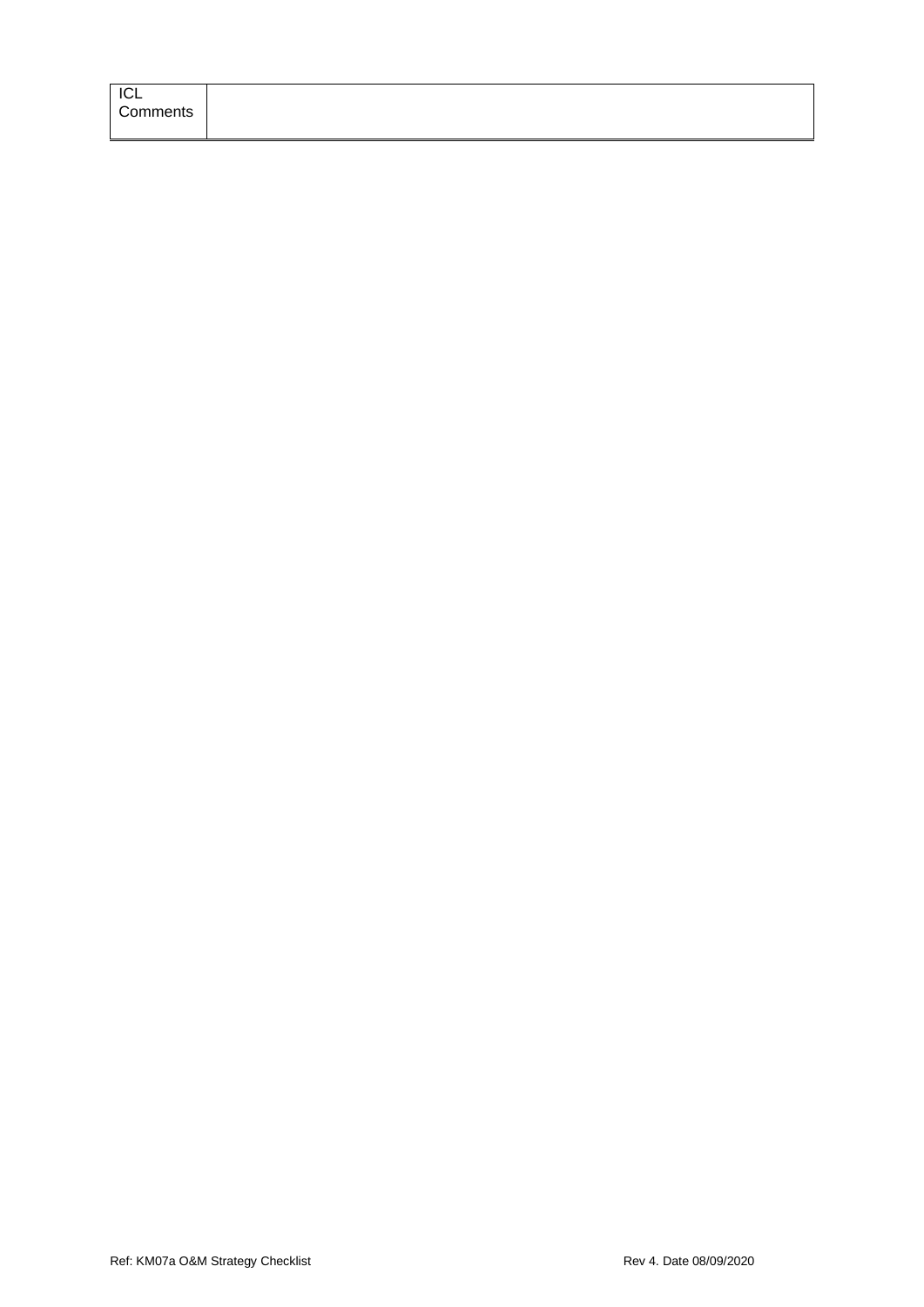#### <span id="page-21-1"></span><span id="page-21-0"></span>**Appendix iii: typical example of Tracker**

Refer to following page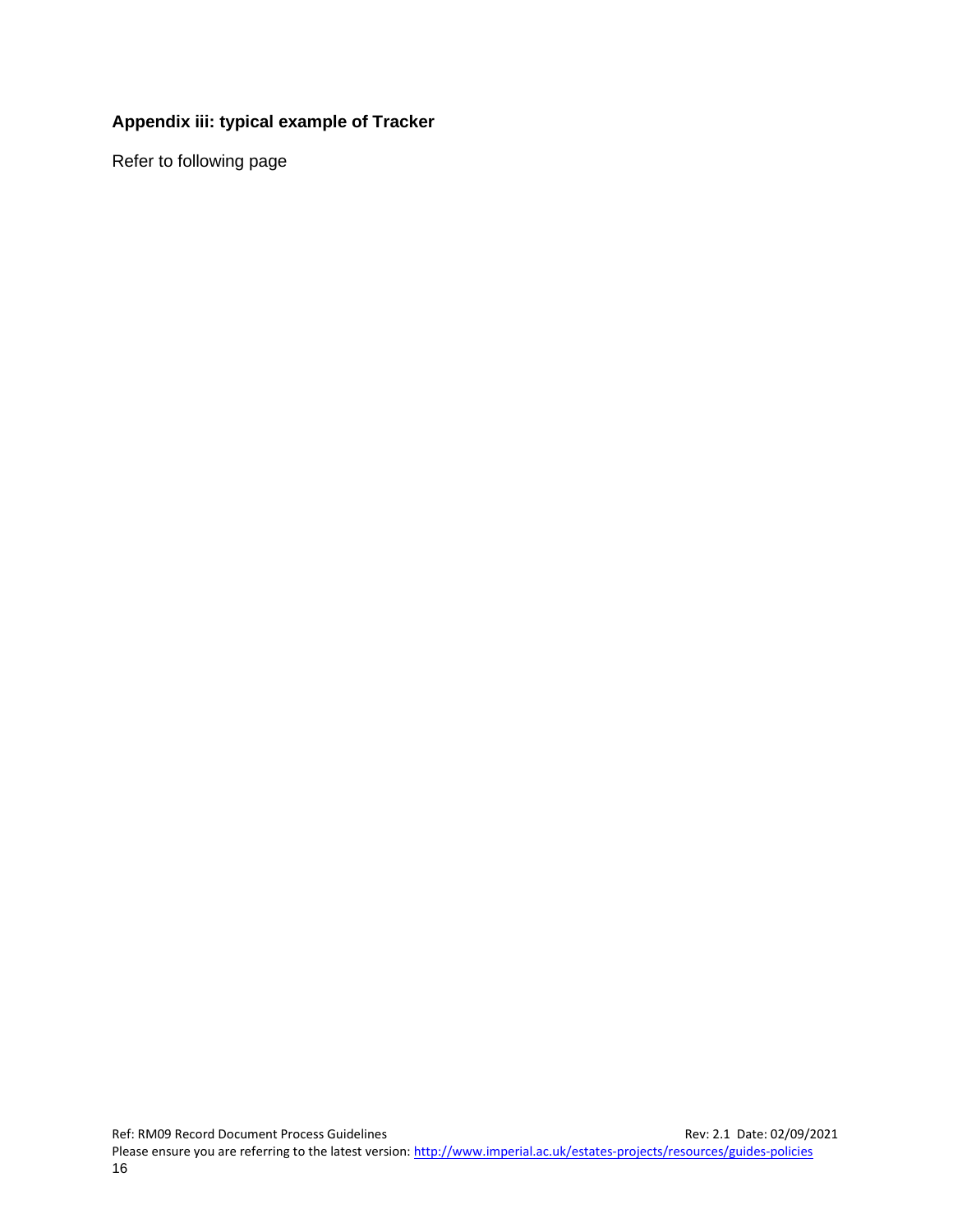| O&M Tracker                                                                           |                                    |                                                                                                                                                                                                                                                                                                 |                                                                                                                                        |                                                                |                                                                   |                                                                |                                                       |                                          |                            |                                     |                                                                                               |                                                                                    |                                |                                              |
|---------------------------------------------------------------------------------------|------------------------------------|-------------------------------------------------------------------------------------------------------------------------------------------------------------------------------------------------------------------------------------------------------------------------------------------------|----------------------------------------------------------------------------------------------------------------------------------------|----------------------------------------------------------------|-------------------------------------------------------------------|----------------------------------------------------------------|-------------------------------------------------------|------------------------------------------|----------------------------|-------------------------------------|-----------------------------------------------------------------------------------------------|------------------------------------------------------------------------------------|--------------------------------|----------------------------------------------|
| Project Name:                                                                         | xxx                                | Project No:                                                                                                                                                                                                                                                                                     | ICZZ1701                                                                                                                               | Completion<br>Project<br>Date                                  | Fri 29/05/15                                                      |                                                                |                                                       |                                          |                            |                                     |                                                                                               |                                                                                    | Report Date:                   | Wed 12/08/15                                 |
| Work section                                                                          | Contractor                         | Draft Issued to<br>Contractor (Enter<br>dates)                                                                                                                                                                                                                                                  | $\frac{1}{10}$ consults / ICL/<br>Review and<br>Contractor<br>issue to                                                                 | Consults / ICL<br>Review and Return<br>to Contractor           | amendments<br>Contractor<br>Author for<br>returns to<br>Technical | Principal<br>Designer<br>Review and<br>Return to<br>Contractor | <b>Technical Author</b><br>issues to PM<br>amends and | review and<br>comment<br><b>PM Final</b> | FLOAT<br>(working<br>days) | Contractor assembles<br>final DRAFT | Contractor issues<br>Imperial College<br>Archives Officer<br>final draft pdf to<br>(projects) | composition<br>(Projects)<br>College<br>Archives<br>Officer<br>Imperial<br>review. | Final Changes<br>by Contractor | issues FINAL to<br>ICL Archive<br>Contractor |
| Activity days                                                                         |                                    |                                                                                                                                                                                                                                                                                                 |                                                                                                                                        | LC.                                                            |                                                                   |                                                                |                                                       |                                          |                            |                                     |                                                                                               |                                                                                    |                                |                                              |
| Mechanical Manual                                                                     | contractor name                    | Services Contractor<br>Services Consultant<br>Awaiting info for draft<br>Current Production Stage<br>Draft in Production<br>Main Contractor<br>Manuals Issued<br>CDMC<br>Client<br>Yes<br>Yes<br>$\frac{1}{2}$<br>$rac{0}{2}$ $rac{0}{2}$<br>Ÿ                                                  | Answers Received, Awaiting Documents<br>Finals in Production<br>Comments Received, Awaiting Answers<br>Draft Issued, Awaiting Comments | Action/Info Needed from (this will change as job progresses):- |                                                                   |                                                                |                                                       |                                          |                            |                                     |                                                                                               |                                                                                    |                                | 29/05/2015                                   |
| Electrical Manual                                                                     | contractor name                    | Services Contractor<br>Services Consultant<br>Awaiting info for draft<br>Current Production Stage:<br>Finals in Production<br>Draft in Production<br>Main Contractor<br>Manuals Issued<br>CDMC<br>Client<br>Yes<br>Yes<br>$\frac{1}{2}$<br>$\stackrel{\circ}{\simeq}$<br>$\frac{\circ}{2}$<br>V | Comments Received, Awaiting Answers<br>Answers Received, Awaiting Documents<br>Draft Issued, Awaiting Comments                         | Action/Info Needed from (this will change as job progresses):- |                                                                   |                                                                |                                                       |                                          |                            |                                     |                                                                                               |                                                                                    |                                | Fri 29/05/15                                 |
| BMS                                                                                   | contractor name                    | δ                                                                                                                                                                                                                                                                                               |                                                                                                                                        |                                                                | Mon 27/04/15                                                      | Mon 04/05/15                                                   | Wed 06/05/15                                          | Fri 08/05/15                             |                            | Mon 18/05/15                        | Thu 21/05/15                                                                                  | Mon 25/05/15                                                                       | Wed 27/05/15                   | Fri 29/05/15                                 |
| Building Fabric Manual (examples provided for the<br>purpose of this sample document) |                                    |                                                                                                                                                                                                                                                                                                 |                                                                                                                                        |                                                                |                                                                   |                                                                |                                                       |                                          |                            |                                     |                                                                                               |                                                                                    |                                |                                              |
| Façade and Glazing, fire exit door                                                    | contractor name                    | Fri 24/04/15                                                                                                                                                                                                                                                                                    | Wed 29/04/15                                                                                                                           | $\frac{1}{2}$<br>Wed 06/05.                                    | Fri 08/05/15                                                      | Fri 15/05/15                                                   | Tue 19/05/15                                          | Thu 21/05/15                             |                            | Mon 18/05/15                        |                                                                                               |                                                                                    |                                |                                              |
| Glazed doors and screens, fire rated, partitions                                      | contractor name                    | 旧                                                                                                                                                                                                                                                                                               | Thu                                                                                                                                    | Thu                                                            | Mon 27/04/15                                                      | Mon 04/05/15                                                   | Wed 06/05/15                                          | Fri 08/05/15                             |                            | Mon 18/05/                          |                                                                                               |                                                                                    |                                |                                              |
| Folding doors                                                                         | contractor name                    | Fri 10/04/1                                                                                                                                                                                                                                                                                     | Thu 16/04/                                                                                                                             | Thu 23/0                                                       | Mon 27/04/15                                                      | Mon 04/05/15                                                   | Wed 06/05/15                                          | Fri 08/05/15                             |                            | Mon 18/05/15                        |                                                                                               |                                                                                    |                                |                                              |
| Folding door steelwork                                                                | contractor name                    | Ved 15/04                                                                                                                                                                                                                                                                                       | Mon 20/04/                                                                                                                             | $\frac{15}{10}$<br>Mon 27/04                                   | Wed 29/04/15                                                      | Wed 06/05/15                                                   | Fri 08/05/15                                          | Tue 12/05/15                             | 5.O                        | Mon 18/05/15                        |                                                                                               |                                                                                    |                                |                                              |
| Floor finishes<br>Decorations                                                         | contractor name<br>contractor name | Fri 10/04/15<br>Frii 17                                                                                                                                                                                                                                                                         | Thu 16/04/1<br>Ved 22                                                                                                                  | $\Phi$<br>Fhu                                                  | Fri 01/05/15<br>Mon 27/04/15                                      | Mon 04/05/15<br>Fri 08/05/15                                   | Tue 12/05/15<br>Wed 06/05/15                          | Thu 14/05/15<br>Fri 08/05/15             | $\overline{7.00}$          | Mon 18/05/15<br>Mon 18/05/1         |                                                                                               |                                                                                    |                                |                                              |
| Ceilings                                                                              | contractor name                    | Ned 15/04                                                                                                                                                                                                                                                                                       | Thu 16/04/                                                                                                                             |                                                                | Mon 27/04/15                                                      | Mon 04/05/15                                                   | Wed 06/05/15                                          | Fri 08/05/15                             |                            | Mon 18/05/1                         |                                                                                               |                                                                                    |                                |                                              |
| Ironmongery                                                                           | contractor name                    | Ned 15/04                                                                                                                                                                                                                                                                                       | Mon 20/04                                                                                                                              | Wed 29/04/15<br>Thu 23/04/15<br>Mon 27/04/15<br>Thu 23/04/15   | Wed 29/04/15                                                      | Wed 06/05/15                                                   | Fri 08/05/15                                          | Tue 12/05/15                             | 5.00                       | Mon 18/05/15                        |                                                                                               |                                                                                    |                                |                                              |
| Wall panelling from WC Fields                                                         | contractor name                    | Mon 06/04/1                                                                                                                                                                                                                                                                                     | Thu 16/04/1                                                                                                                            |                                                                | Mon 27/04/15                                                      | Mon 04/05/15                                                   | Wed 06/05/15                                          | Fri 08/05/15                             |                            | Mon 18/05/15                        | Thu 21/05/15                                                                                  | Mon 25/05/15                                                                       | Wed 27/05/15                   | Fri 29/05/15                                 |
| Stud Walls, Plasterboard and miscellaneous builders items                             | contractor name                    | Fri 17/04/15                                                                                                                                                                                                                                                                                    | Wed 22/04/15                                                                                                                           | Wed 29/04/15                                                   | Fri 01/05/15                                                      | Fri 08/05/15                                                   | Tue 12/05/15                                          | Thu 14/05/15                             | $\frac{3}{3}$              | Mon 18/05/15                        |                                                                                               |                                                                                    |                                |                                              |
| Tea point and sinks (including cleaners)                                              | contractor name                    | Fri 17/04/                                                                                                                                                                                                                                                                                      | Wed 22/04/1                                                                                                                            | Wed 29/04/15                                                   | Fri 01/05/15                                                      | Fri 08/05/15                                                   | Tue 12/05/15                                          | Thu 14/05/15                             |                            | Mon 18/05/15                        |                                                                                               |                                                                                    |                                |                                              |
| Granite Slabs                                                                         | contractor name                    | Fri 17/04/15                                                                                                                                                                                                                                                                                    | Thu 16/04/15                                                                                                                           | Thu                                                            | Mon 27/04/15                                                      | Mon 04/05/15                                                   | Wed 06/05/15                                          | Fri 08/05/15                             |                            | Mon 18/05/1                         |                                                                                               |                                                                                    |                                |                                              |
| Glass wipe board                                                                      | contractor name                    | Wed 15/04/1                                                                                                                                                                                                                                                                                     | Thu 16/04/1                                                                                                                            | Thu 23/04                                                      | Mon 27/04/15                                                      | Mon 04/05/15                                                   | Wed 06/05/15                                          | Fri 08/05/15                             |                            | Mon 18/05/1                         |                                                                                               |                                                                                    |                                |                                              |
| Fire stopping and intumescent coatings                                                | contractor name                    | Wed 15/04/15                                                                                                                                                                                                                                                                                    | Thu 16/04/15                                                                                                                           | fe<br>Thu 23/04                                                | Mon 27/04/15                                                      | Mon 04/05/15                                                   | Wed 06/05/15                                          | Fri 08/05/15                             |                            | Mon 18/05/15                        |                                                                                               |                                                                                    |                                |                                              |
| GDO AHU external Steelwork                                                            | contractor name                    | Fri 17/04/15                                                                                                                                                                                                                                                                                    | Wed 22/04/15                                                                                                                           | Wed 29/04/15                                                   | Fri 01/05/15                                                      | Fri 08/05/15                                                   | Tue 12/05/15                                          |                                          |                            | Mon 18/05/15                        |                                                                                               |                                                                                    |                                |                                              |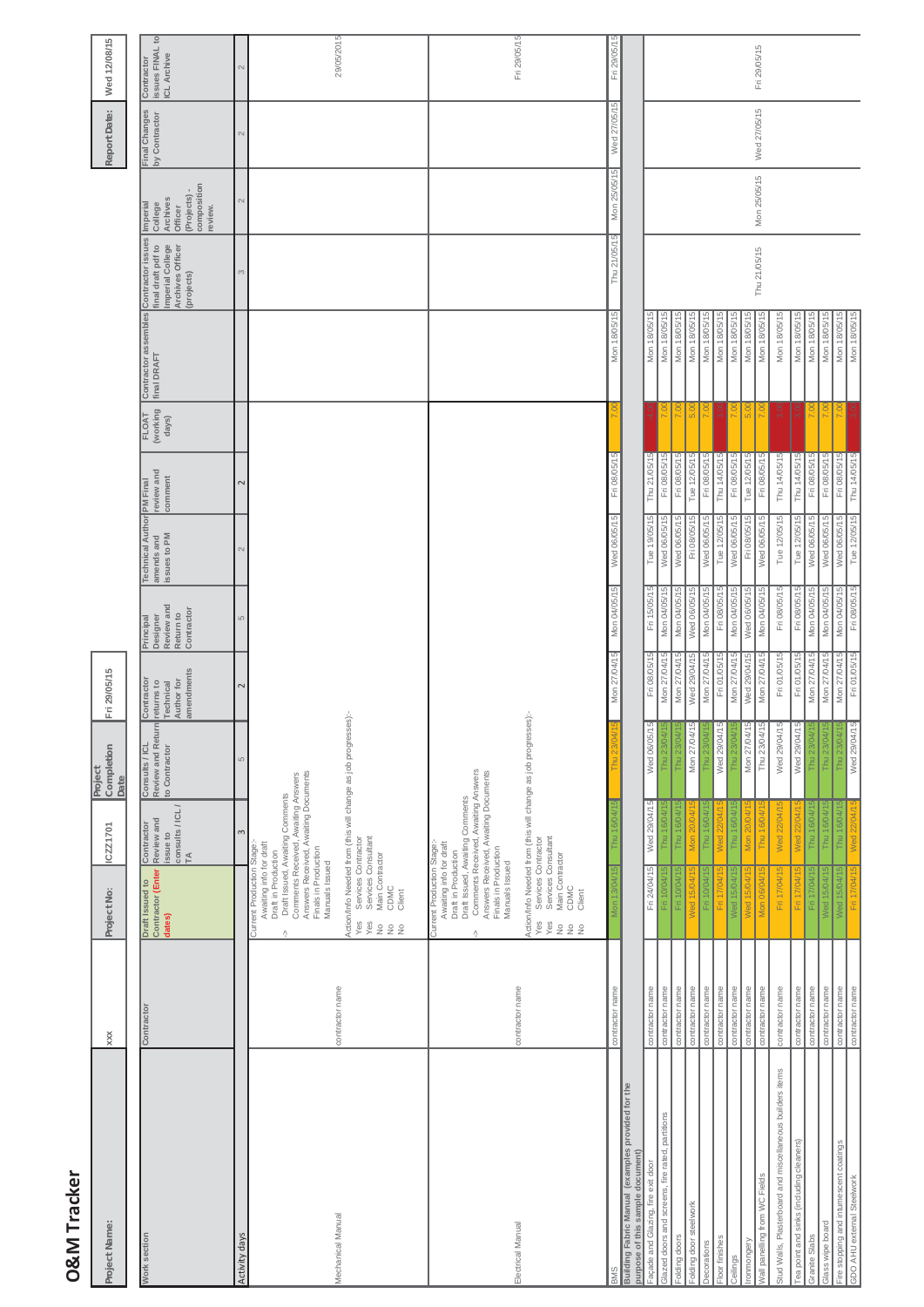| Project Name:                                                                                                                          | XXX             | Project No:                                    | ICZZ1701                                                                                                                      | Completion<br>Project<br>Date                        | Fri 29/05/15                                                      |                                                                |                                                       |                                          |                                   |                                                       |                                                                          |                                                                                  | Report Date:                   | Wed 12/08/15                                        |
|----------------------------------------------------------------------------------------------------------------------------------------|-----------------|------------------------------------------------|-------------------------------------------------------------------------------------------------------------------------------|------------------------------------------------------|-------------------------------------------------------------------|----------------------------------------------------------------|-------------------------------------------------------|------------------------------------------|-----------------------------------|-------------------------------------------------------|--------------------------------------------------------------------------|----------------------------------------------------------------------------------|--------------------------------|-----------------------------------------------------|
| Work section                                                                                                                           | Contractor      | Contractor (Enter<br>Draft Issued to<br>dates) | $\begin{array}{c c}\n\hline\n\text{consuits / ICL /}\n\hline\n\text{TA}\n\end{array}$<br>Review and<br>Contractor<br>issue to | Consults / ICL<br>Review and Return<br>to Contractor | amendments<br>Author for<br>Contractor<br>returns to<br>Technical | Review and<br>Contractor<br>Return to<br>Principal<br>Designer | <b>Technical Author</b><br>issues to PM<br>amends and | review and<br>comment<br><b>PM</b> Final | (working<br><b>FLOAT</b><br>days) | Contractor assembles Contractor issues<br>final DRAFT | Imperial College<br>Archives Officer<br>final draft pdf to<br>(projects) | composition<br>Projects)<br>Archives<br>College<br>Imperia<br>Officer<br>review. | Final Changes<br>by Contractor | issues FINAL to<br><b>ICL Archive</b><br>Contractor |
| Activity days                                                                                                                          |                 |                                                | 3                                                                                                                             | $\overline{5}$                                       | 2                                                                 | 5                                                              | $\sim$                                                |                                          |                                   |                                                       | 3                                                                        | $\sim$                                                                           | $\sim$                         | $\mathbf{\Omega}$                                   |
| AV Manual                                                                                                                              | contractor name | n/a                                            | n/a/                                                                                                                          | h/a/                                                 | h/a/                                                              | n/a                                                            | le/u                                                  | Fri 15/05/15                             |                                   | Mon 18/05/15                                          |                                                                          |                                                                                  |                                |                                                     |
| Drawings (compliance with CAD strategy required, must be submitted to College CAD team for approval) Examples provided for the purpose |                 |                                                |                                                                                                                               |                                                      | of this sample document only                                      |                                                                |                                                       |                                          |                                   |                                                       |                                                                          |                                                                                  |                                |                                                     |
| Furniture Layout                                                                                                                       | contractor name | Fri 17/04/15                                   | Wed 22/04/15                                                                                                                  | Wed 29/04                                            | Fri 01/05/15                                                      | Fri 08/05/15                                                   | Tue 12/05/15                                          | Thu 14/05/15                             |                                   | Mon 18/05/15                                          |                                                                          |                                                                                  |                                |                                                     |
| Builderswork                                                                                                                           | contractor name | Fri 17/04/15                                   | Wed 22/04/15                                                                                                                  | Wed 29/04/                                           | Fri 01/05/15                                                      | Fri 08/05/15                                                   | Tue 12/05/15                                          | Thu 14/05/15                             |                                   | Mon 18/05/15                                          |                                                                          |                                                                                  |                                |                                                     |
| Reflected Ceiling Plan                                                                                                                 | contractor name | Fri 17/04/15                                   | Wed 22/04/15                                                                                                                  | Wed 29/04/1                                          | Fri 01/05/15                                                      | Fri 08/05/15                                                   | Tue 12/05/15                                          | Thu 14/05/15                             |                                   | Mon 18/05/15                                          |                                                                          |                                                                                  |                                |                                                     |
| Finishes Layout                                                                                                                        | contractor name | Fri 17/04/15                                   | Wed 22/04/15                                                                                                                  | Wed 29/04/*                                          | Fri 01/05/15                                                      | Fri 08/05/15                                                   | Tue 12/05/15                                          | Thu 14/05/15                             |                                   | Mon 18/05/15                                          |                                                                          |                                                                                  |                                |                                                     |
| South Elevation                                                                                                                        | contractor name | Fri 17/04/15                                   | Wed 22/04/15                                                                                                                  | Wed 29/04/1                                          | Fri 01/05/15                                                      | Fri 08/05/15                                                   | Tue 12/05/15                                          | Thu 14/05/15                             |                                   | Mon 18/05/15                                          |                                                                          |                                                                                  |                                |                                                     |
| North Elevation                                                                                                                        | contractor name | Fri 17/04/15                                   | Wed 22/04/15                                                                                                                  | Wed 29/04/                                           | Fri 01/05/15                                                      | Fri 08/05/15                                                   | Tue 12/05/15                                          | Thu 14/05/15                             |                                   | Mon 18/05/15                                          |                                                                          |                                                                                  |                                |                                                     |
| West Elevation                                                                                                                         | contractor name | Fri 17/04/15                                   | Wed 22/04/15                                                                                                                  | Wed 29/04/                                           | Fri 01/05/15                                                      | Fri 08/05/15                                                   | Tue 12/05/15                                          | Thu 14/05/15                             |                                   | Mon 18/05/15                                          |                                                                          |                                                                                  |                                |                                                     |
| East Elevation                                                                                                                         | contractor name | Fri 17/04/15                                   | Wed 22/04/15                                                                                                                  | Wed 29/04/                                           | Fri 01/05/15                                                      | Fri 08/05/15                                                   | Tue 12/05/15                                          | Thu 14/05/15                             |                                   | Mon 18/05/15                                          |                                                                          |                                                                                  |                                |                                                     |
| Section BB                                                                                                                             | contractor name | Fri 17/04/15                                   | Wed 22/04/15                                                                                                                  | Wed 29/04/1                                          | Fri 01/05/15                                                      | Fri 08/05/15                                                   | Tue 12/05/15                                          | Thu 14/05/15                             |                                   | Mon 18/05/1                                           |                                                                          |                                                                                  |                                |                                                     |
| Section CC                                                                                                                             | contractor name | Fri 17/04/15                                   | Wed 22/04/15                                                                                                                  | Wed 29/04/                                           | Fri 01/05/15                                                      | Fri 08/05/15                                                   | Tue 12/05/15                                          | Thu 14/05/15                             |                                   | Mon 18/05/15                                          |                                                                          |                                                                                  |                                |                                                     |
| Proposed Section EE and FF                                                                                                             | contractor name | Fri 17/04/15                                   | Wed 22/04/15                                                                                                                  | Wed 29/04/                                           | Fri 01/05/15                                                      | Fri 08/05/15                                                   | Tue 12/05/15                                          | Thu 14/05/15                             |                                   | Mon 18/05/15                                          | Thu 21/05/15                                                             | Mon 25/05/15                                                                     | Wed 27/05/15                   | Fri 29/05/15                                        |
| Fire Strategy                                                                                                                          | contractor name | Fri 17/04/15                                   | Wed 22/04/15                                                                                                                  | Wed 29/04/1                                          | Fri 01/05/15                                                      | Fri 08/05/15                                                   | Tue 12/05/15                                          | Thu 14/05/15                             |                                   | Mon 18/05/15                                          |                                                                          |                                                                                  |                                |                                                     |
|                                                                                                                                        |                 |                                                |                                                                                                                               |                                                      |                                                                   |                                                                |                                                       |                                          |                                   |                                                       |                                                                          |                                                                                  |                                |                                                     |
| Structural Drawings                                                                                                                    | contractor name | Fri 17                                         |                                                                                                                               | Wed 29/04/1                                          | Fri 01/05/15                                                      | Fri 08/05/15                                                   | Tue 12/05/15                                          | Thu 14/05/15                             |                                   | Mon 18/05/15                                          |                                                                          |                                                                                  |                                |                                                     |
|                                                                                                                                        |                 |                                                |                                                                                                                               |                                                      |                                                                   |                                                                |                                                       |                                          |                                   |                                                       |                                                                          |                                                                                  |                                |                                                     |
| Mechanical Drawings                                                                                                                    | contractor name | Fri 10/04/15                                   | Wed 15/04/19                                                                                                                  | 5<br>Wed 22/04/1                                     | Fri 24/04/15                                                      | Fri 01/05/15                                                   | Tue 05/05/15                                          | Thu 07/05/15                             | 8.00                              | Mon 18/05/15                                          |                                                                          |                                                                                  |                                |                                                     |
|                                                                                                                                        |                 |                                                |                                                                                                                               |                                                      |                                                                   |                                                                |                                                       |                                          |                                   |                                                       |                                                                          |                                                                                  |                                |                                                     |
| Electrical Drawings                                                                                                                    | contractor name | Fri 10.                                        | <b>Med</b>                                                                                                                    | 5<br>Wed 22/04/1                                     | Fri 24/04/15                                                      | Fri 01/05/15                                                   | Tue 05/05/15                                          | Thu 07/05/15                             | $\frac{0}{8}$                     | Mon 18/05/15                                          |                                                                          |                                                                                  |                                |                                                     |
|                                                                                                                                        |                 |                                                |                                                                                                                               |                                                      |                                                                   |                                                                |                                                       |                                          |                                   |                                                       |                                                                          |                                                                                  |                                |                                                     |
| Specialist Drawings                                                                                                                    | contractor name | Fri 24/04/15                                   | Wed 29/04/15                                                                                                                  | 5<br>Wed 06/05/1                                     | Fri 08/05/15                                                      | Fri 15/05/15                                                   | Tue 19/05/15                                          | Thu 21/05/15                             |                                   | Mon 18/05/15                                          |                                                                          |                                                                                  |                                |                                                     |
| Other (Examples provided for the purpose of this sample document only)                                                                 |                 |                                                |                                                                                                                               |                                                      |                                                                   |                                                                |                                                       |                                          |                                   |                                                       |                                                                          |                                                                                  |                                |                                                     |
| For Section 8 of the manual: Brief description of AV<br>equipment installed that is not included in xxx's work                         | contractor name | n/a                                            | n/a                                                                                                                           | n/a                                                  | n/a/                                                              | n/a/                                                           | n/a/                                                  | Fri 15/05/15                             | 2.00                              | Mon 18/05/15                                          |                                                                          |                                                                                  |                                |                                                     |
| Add Asbestos advice to manual.                                                                                                         | contractor name | n/a/                                           | n/a/                                                                                                                          | n/a/                                                 | ln/a/                                                             | va/                                                            | n/a/                                                  | Fri 15/05/15                             |                                   | Mon 18/05/15                                          |                                                                          |                                                                                  |                                |                                                     |
|                                                                                                                                        |                 |                                                |                                                                                                                               |                                                      |                                                                   |                                                                |                                                       |                                          |                                   |                                                       |                                                                          |                                                                                  |                                |                                                     |
|                                                                                                                                        |                 |                                                |                                                                                                                               |                                                      |                                                                   |                                                                |                                                       |                                          |                                   |                                                       |                                                                          |                                                                                  |                                |                                                     |
|                                                                                                                                        |                 |                                                |                                                                                                                               |                                                      |                                                                   |                                                                |                                                       |                                          |                                   |                                                       |                                                                          |                                                                                  |                                |                                                     |
|                                                                                                                                        |                 |                                                |                                                                                                                               |                                                      |                                                                   |                                                                |                                                       |                                          |                                   |                                                       |                                                                          |                                                                                  |                                |                                                     |
|                                                                                                                                        |                 |                                                |                                                                                                                               |                                                      |                                                                   |                                                                |                                                       |                                          |                                   |                                                       |                                                                          |                                                                                  |                                |                                                     |
|                                                                                                                                        |                 |                                                |                                                                                                                               |                                                      |                                                                   |                                                                |                                                       |                                          |                                   |                                                       |                                                                          |                                                                                  |                                |                                                     |
|                                                                                                                                        |                 |                                                |                                                                                                                               |                                                      |                                                                   |                                                                |                                                       |                                          |                                   |                                                       |                                                                          |                                                                                  |                                |                                                     |

**O&M Tracker**

O&M Tracker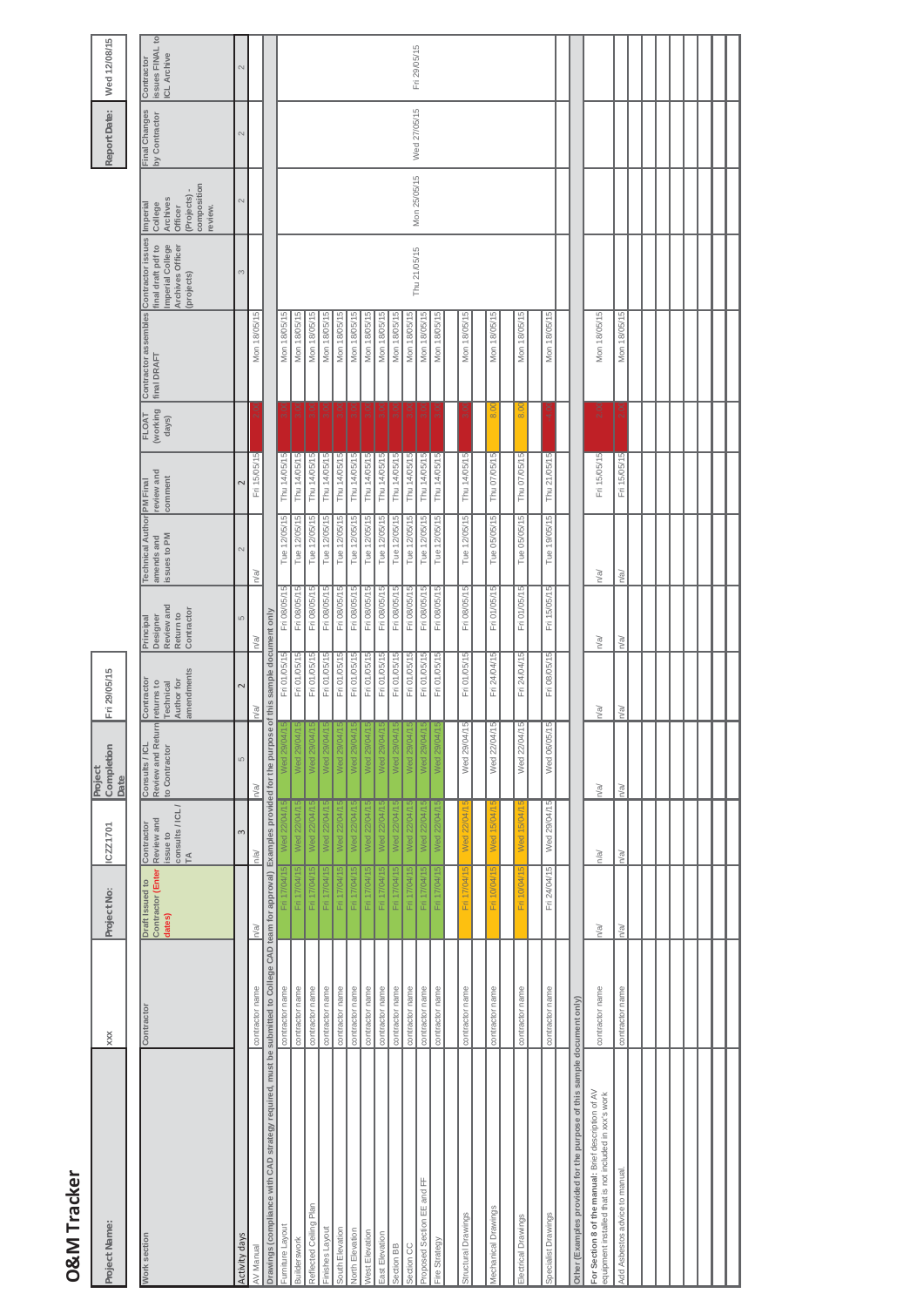#### <span id="page-24-0"></span>**Appendix iv: sample Issue Memo**

refer to following page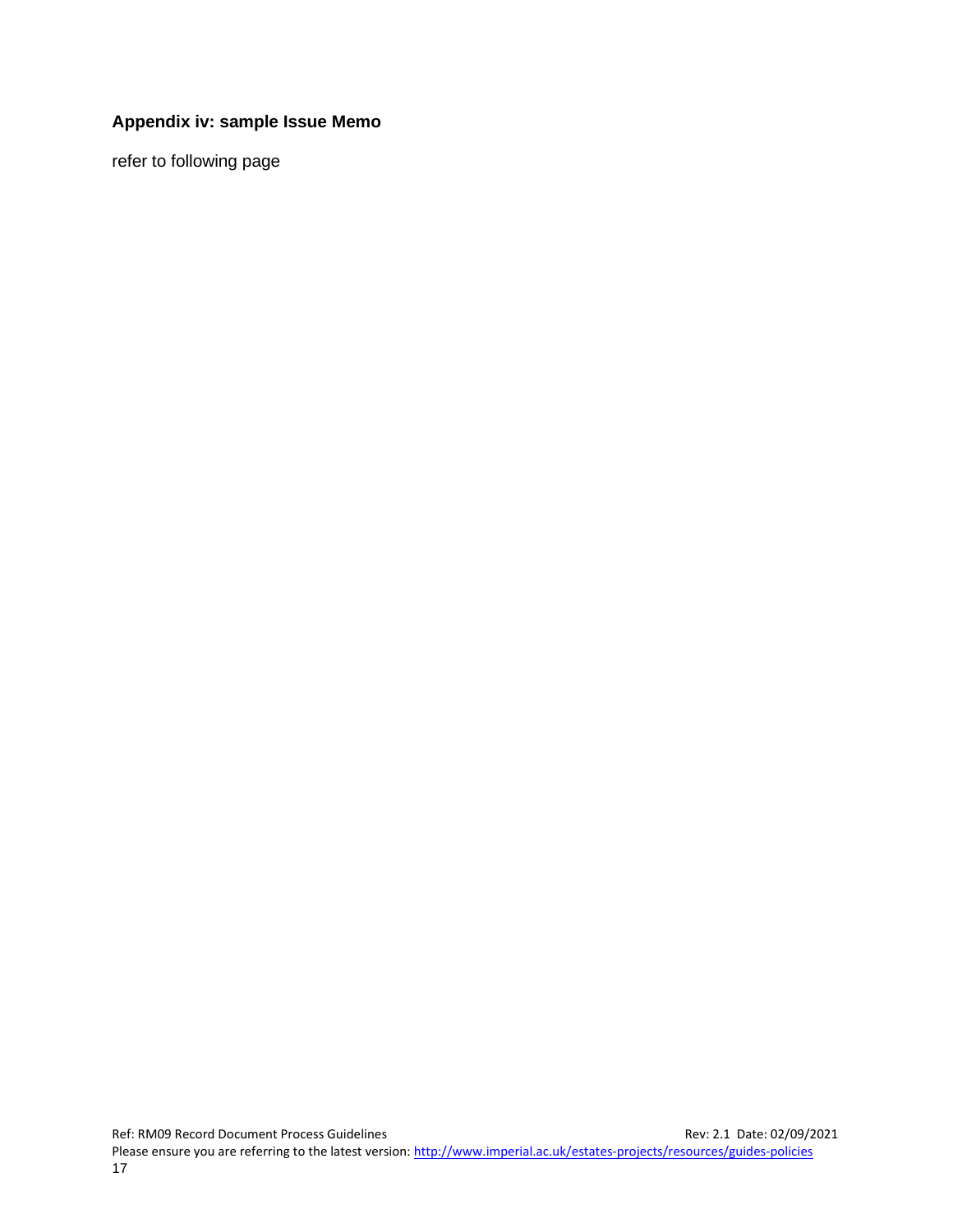# **Imperial College**

London

Estates Operations Imperial College London Level 5, Sherfield Building South Kensington Campus Tel: +44 (0) 207 594 6483 [www.imperial.ac.uk](http://www.imperial.ic.ac.uk/) **Alyson Brewer Records and Archives Officer**

### MEMO

To:- **Jolen Line Communist – Building Manager** 

From:- Alyson Brewer

CC:-



Date: 19/03/2021

Project No:- *insert project number insert document reference number and project title*

#### Receipt of digital format Building Fabric manual and O&Ms

Dear all,

The following documents, associated with the above project, have been issued in digital format on [*date]*. PDF formats can be accessed via the following links by all Estates staff. Please advise if access is needed for anyone else.

1. Building Fabric Manual and architectural drawings: <https://imperialcollegelondon.box.com/s/cgukfzoxubrdbxcfp7q9tzcot06j3xx>

2. Mechanical Services Manual and mechanical drawings: <https://imperialcollegelondon.box.com/s/tm5xrl7elzv4etqk3jarehg9yubkasmxxb>

3. Electrical Services manual and electrical drawings: <https://imperialcollegelondon.box.com/s/t243zwda2qsn1qz879o7otfu1fs9e24xxn>

The as-built GAs are in the project file, for the CAD team to pick up: <https://imperialcollegelondon.box.com/s/36x8y4xpuqg8r9jlec0pkun5no48d8hxxa>

A full set, including dwg drawings has been retained in the Estates digital archive. Please contact me if you need a copy of the dwgs.

Hard copies of the manual and drawings will be delivered to the Estates Archive

Best Regards, Alyson Brewer Estates Records & Archives Officer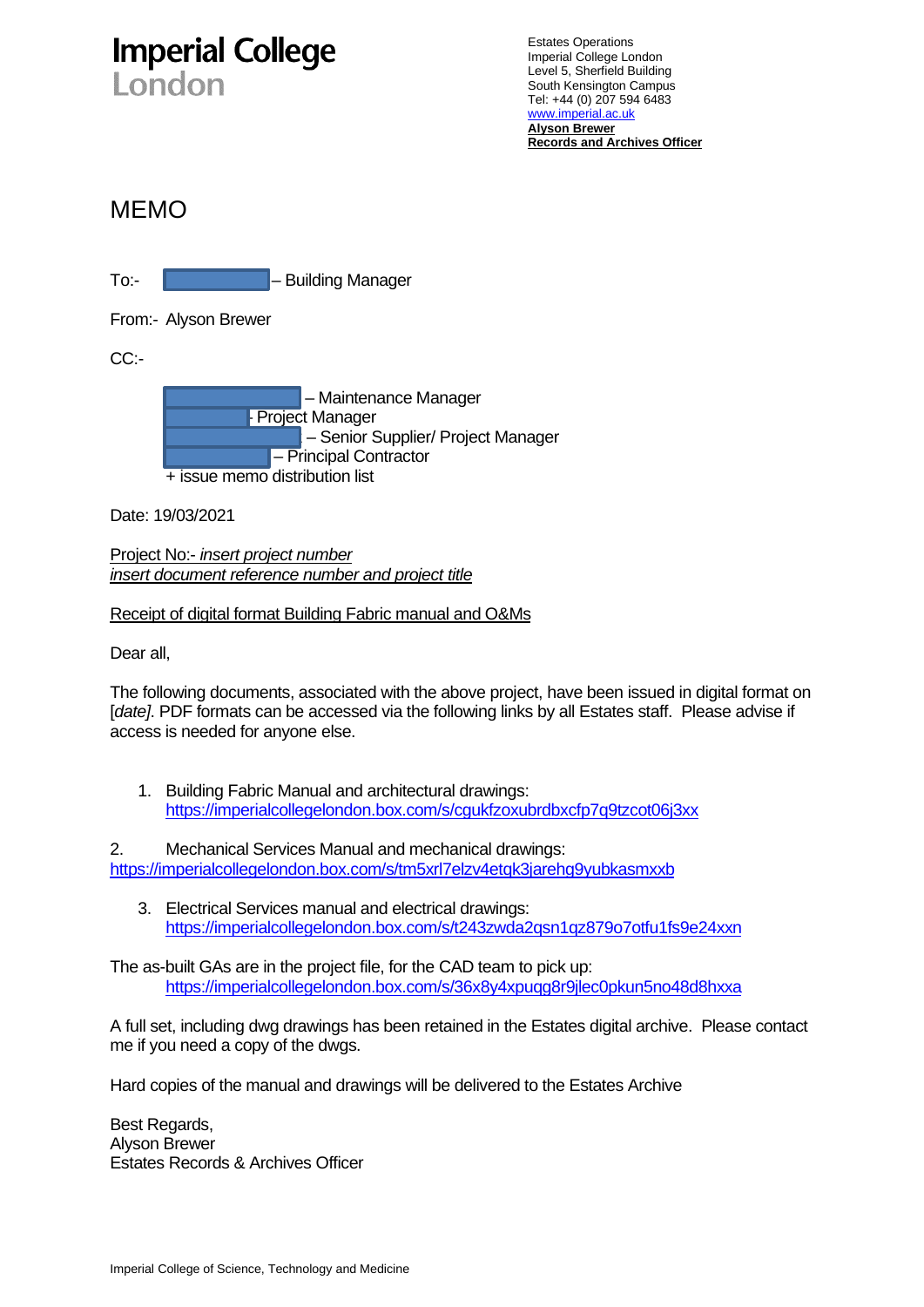#### <span id="page-26-0"></span>**Appendix v: Technical Author's Scope of Service**

refer to following page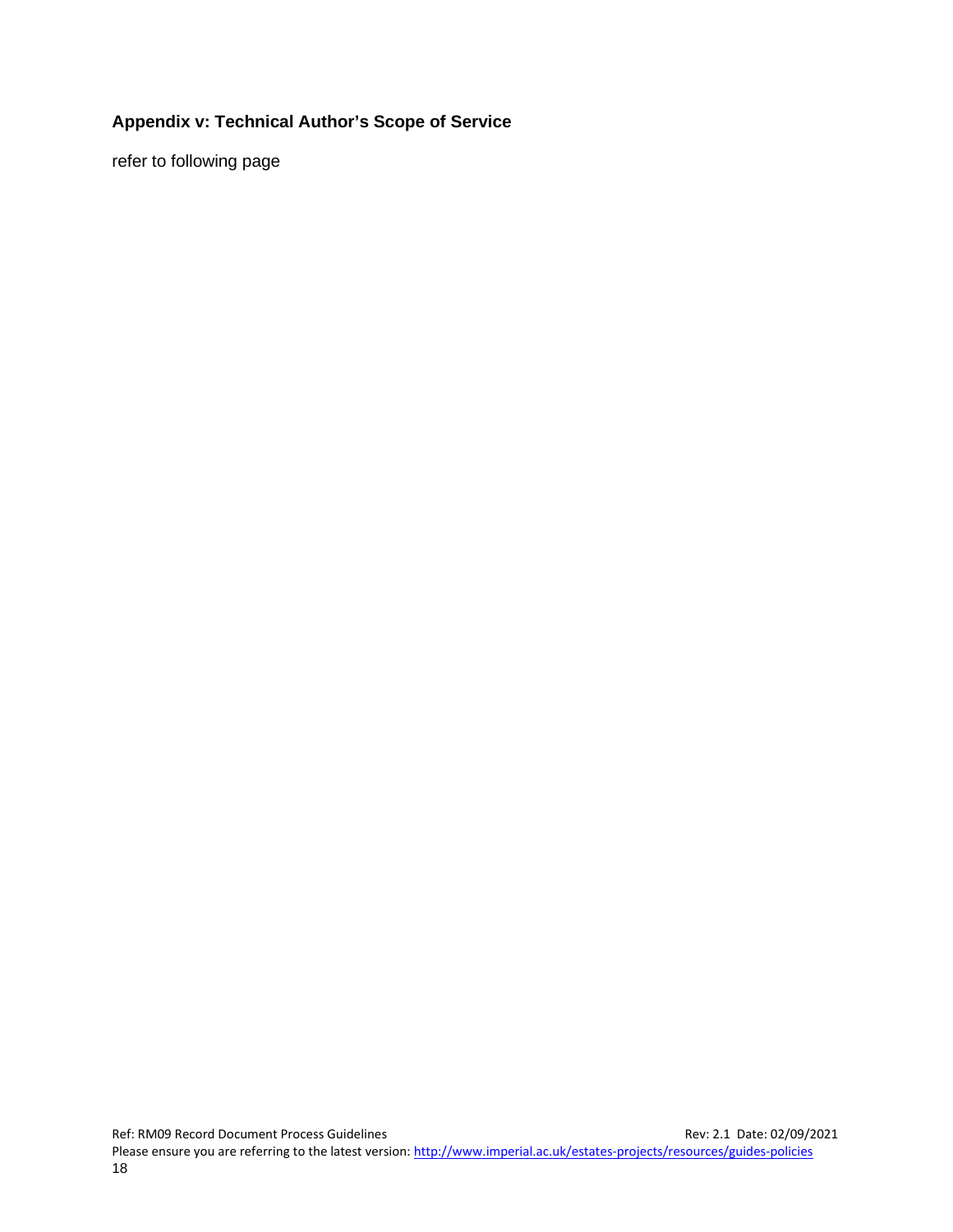# Technical Author Specific Scope of Service

September 2021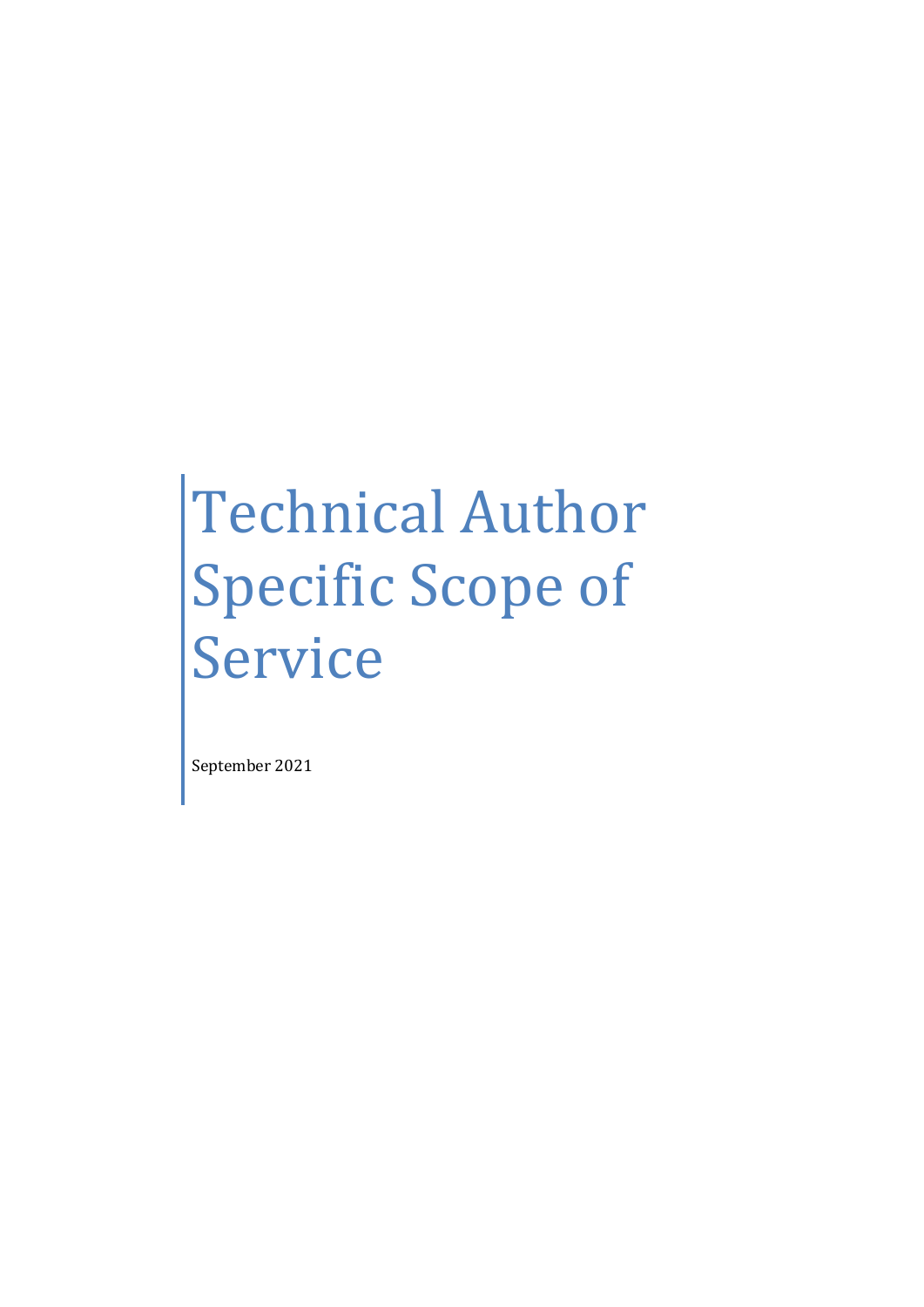**Imperial College** London

#### **TECHNICAL AUTHOR SCOPE OF SERVICE**

Imperial College London's (ICL) scope of technical author services is intended to provide a standard approach through each project process to completion. Further details of the College's Project Process and Procedures are included in the Projects part of the Imperial website in Project Procedures / Process Map.

This document must be read in conjunction with ICL's Consultant's Core Duties document and the Design Responsibilities Matrix.

The technical author duties are arranged over various stages, as outlined below.

These stages generally follow the RIBA stages. There is some repetition of particular services between different stages.

| $\Omega$      | Strategic Definition: Project initiated using Client<br>Brief and Business Case. Obtain information on<br>the site, surveys and appointing consultants and<br>carry out Feasibility Studies.                       |
|---------------|--------------------------------------------------------------------------------------------------------------------------------------------------------------------------------------------------------------------|
|               | Project Approval: Approval of capital funding for<br>the project at Imperial College Project Review<br>meeting (PRM)                                                                                               |
| 1             | Preparation and Brief: Development of Design<br>brief with users and technical advisors.                                                                                                                           |
| $\mathcal{D}$ | Concept Design: preparing and approving<br>concept design.                                                                                                                                                         |
| 3             | Developed Design: scheme and<br>design<br>development, plus obtaining statutory approvals.                                                                                                                         |
| 4             | Technical Design: Detail technical design and<br>specifications plus statutory<br>approvals.<br>Preparation of design details and further<br>information for construction as required by<br>construction contract. |
| 5             | Construction: mobilization, reviewing<br>and<br>inspecting the works                                                                                                                                               |
| 6             | Handover and Completion: Post Construction:<br>final inspections and accounts                                                                                                                                      |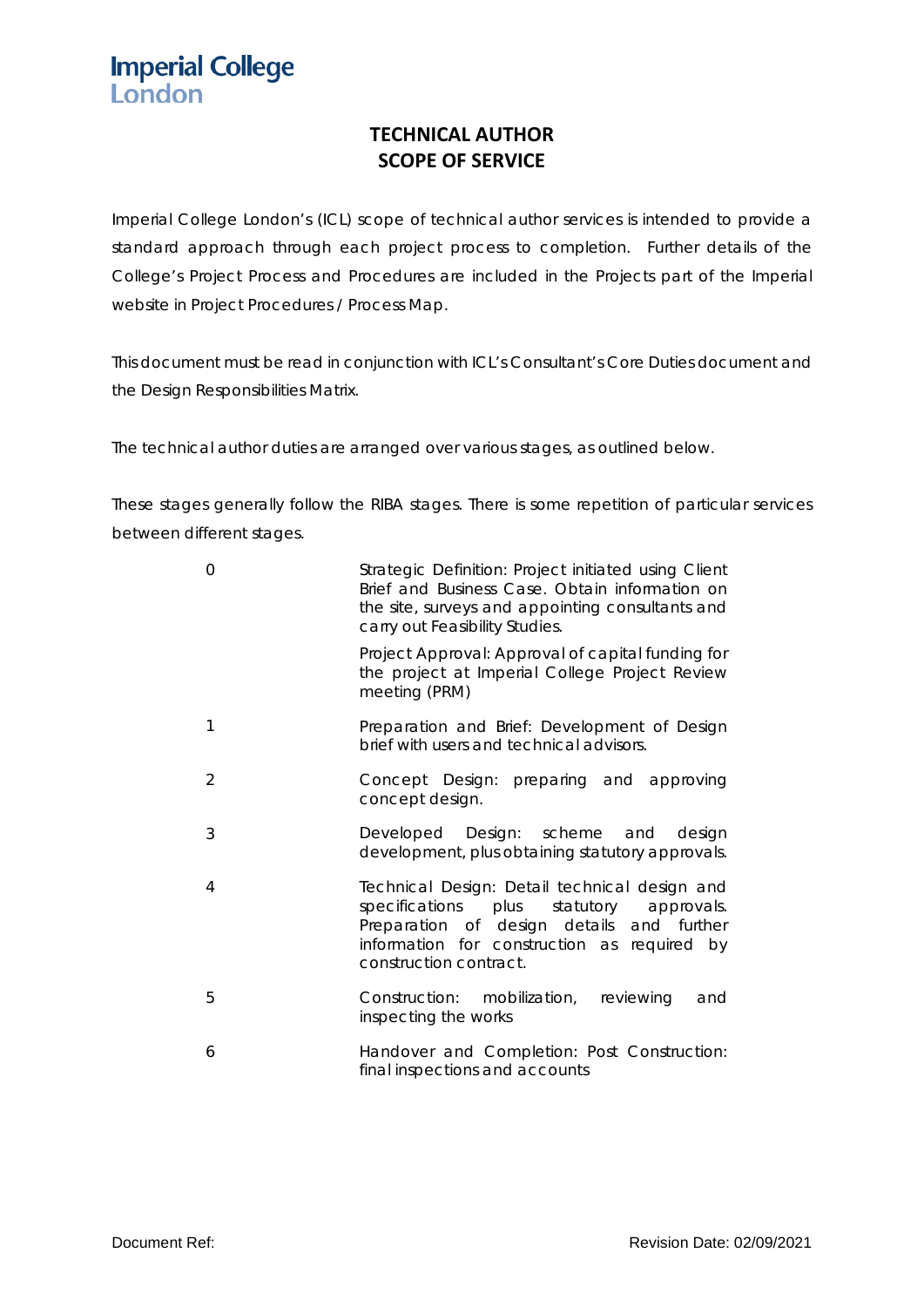#### **STAGE 0 – 3**

|  | No duties; technical author will be procured at the end of Stage 4. |
|--|---------------------------------------------------------------------|
|--|---------------------------------------------------------------------|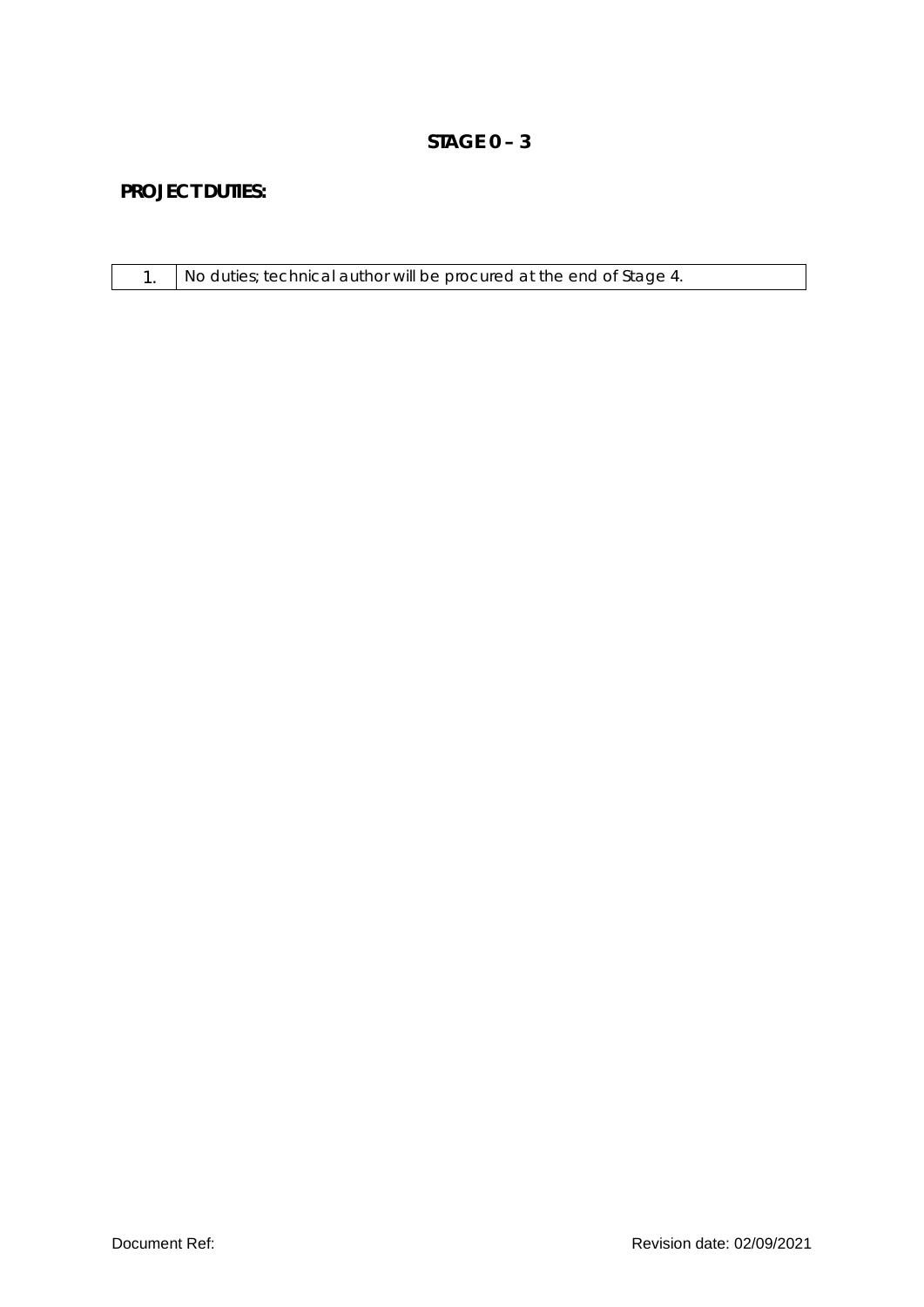#### **STAGE 4 TECHNICAL DESIGN**

| No Duties, the Technical Author will be procured at the end of Stage 4.         |
|---------------------------------------------------------------------------------|
| A record document strategy meeting will take place with the Contractor, Estates |
| Records & Archives Officer, Estates BIM Manager and Project Manager, the        |
| minutes of which will be forwarded to the Technical Author to assist with and   |
| provide clarification during their tender process.                              |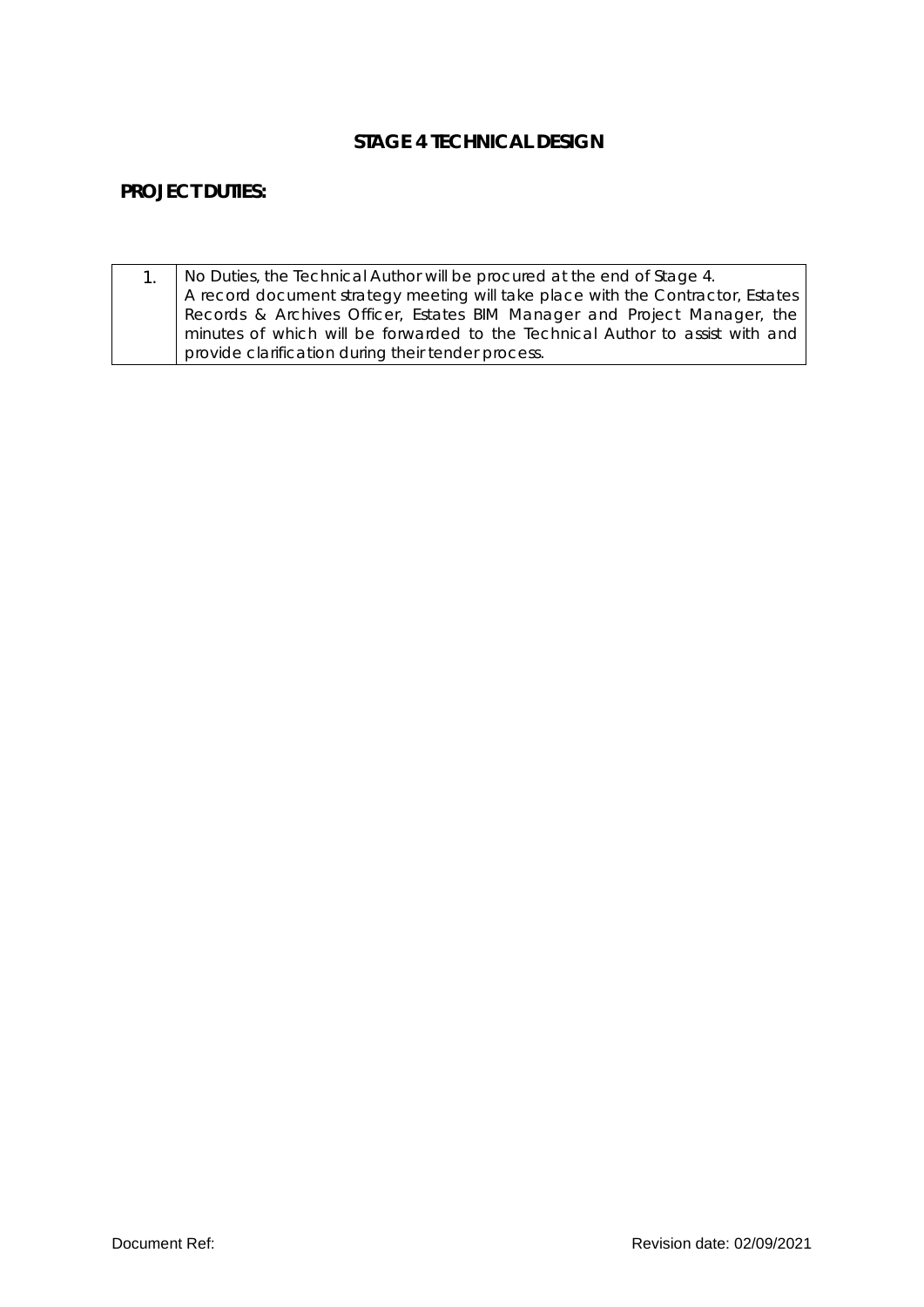#### **STAGE 5 CONSTRUCTION**

| 1.  | Contact the Estates Records & Archives Officer to confirm the document<br>reference number and project number/name                                                                                                                                                          |
|-----|-----------------------------------------------------------------------------------------------------------------------------------------------------------------------------------------------------------------------------------------------------------------------------|
| 2.  | Attend record document requirements meetings if requested by the Contractor to<br>discuss what was agreed at the initial strategy meeting.                                                                                                                                  |
| 3.  | Request and collate the required information from the Contractor; record status<br>and actions in a tracker document and report as part of a RAG report.                                                                                                                    |
| 4.  | Compile/author the information to produce draft sections that adhere to the<br>College guidelines (RM09 Record Document Guidelines, RM08 Operation and<br>Maintenance Manual Guidelines and RM07 Building Fabric Manual Guidelines).                                        |
| 5.  | Follow any project-specific requirements documented in the O&M/Record<br><b>Document Strategy Meeting</b>                                                                                                                                                                   |
| 6.  | Send draft information to the agreed signatories for comments (as frequently as<br>required).                                                                                                                                                                               |
| 7.  | Incorporate the comments into the draft documentation ensuring guidelines<br>(RM09, RM08 and RM07) are followed.                                                                                                                                                            |
| 8.  | Review a selection of sample drawings across each discipline to ensure they are<br>As-built and that the naming conventions and the Imperial College title<br>blocks/sheets have been used, before sending to the Building Information<br>Manager to ensure EIR compliance. |
| 9.  | Feedback EIR comments to relevant parties to ensure any changes are made.                                                                                                                                                                                                   |
| 10. | RAG (red, amber, green) report to the Contractor and Imperial College on the<br>progress of manuals and reviews to track performance against planned progress.<br>Where necessary, escalate any delay to the Project Manager.                                               |
| 11. | Liaise with the Principal Designer to Incorporate the health & safety file within the<br>building fabric manual.                                                                                                                                                            |
| 12. | Liaise with the Contractor to ensure the asset register is included with manuals.                                                                                                                                                                                           |
| 13. | Cross reference across manuals where necessary (including specialist manuals).                                                                                                                                                                                              |
| 14. | Attend project handover planning meeting where requested by the Contractor to<br>agree dates of key tasks during the commissioning to Completion phase.                                                                                                                     |